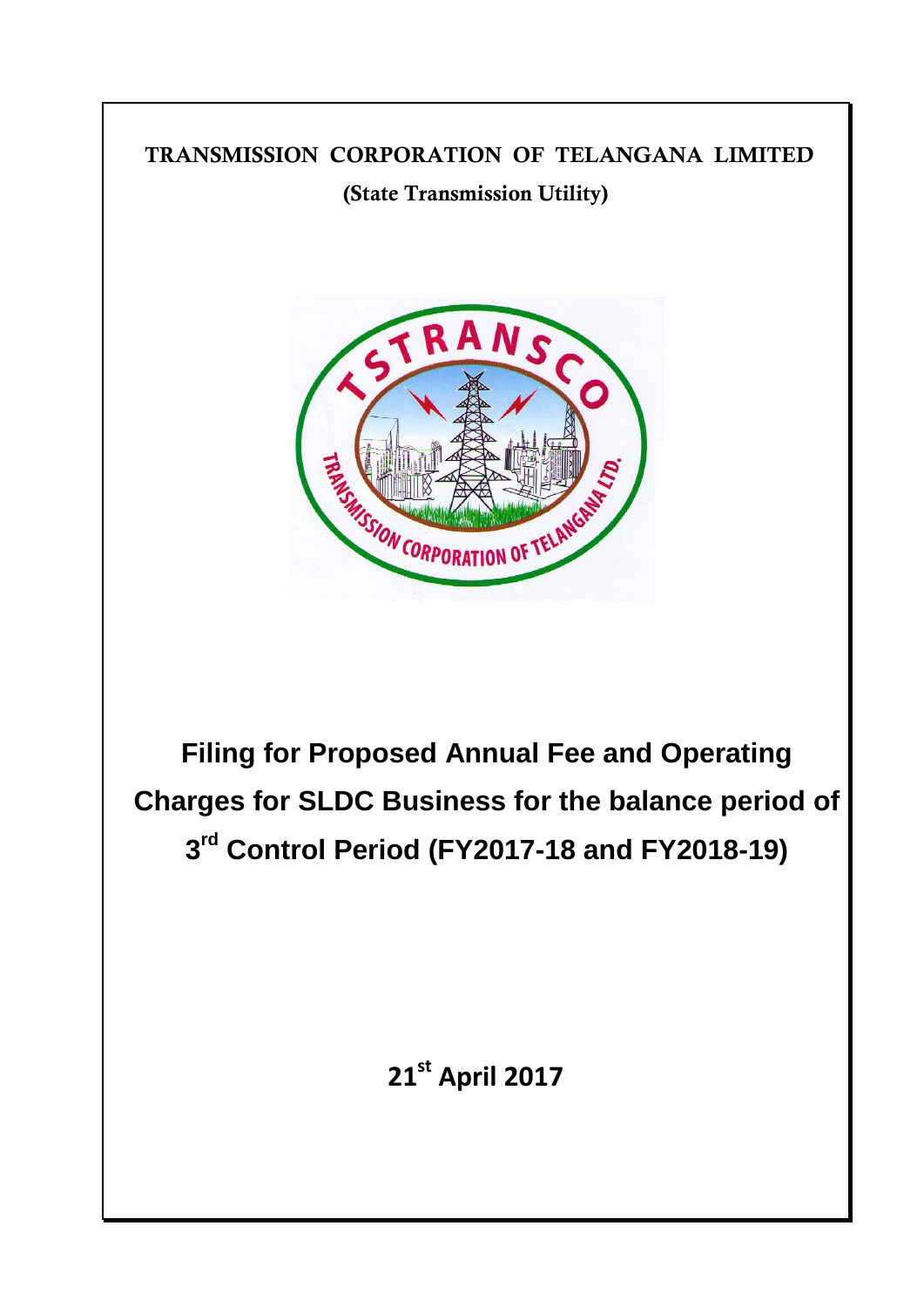# **BEFORE THE HONOURABLE TELANGANA STATE ELECTRICITY REGULATORY COMMISSION**

AT ITS OFFICE AT V<sup>th</sup> FLOOR, SINGARENI BHAVAN, RED HILLS, HYDERABAD

**FILING NO.\_\_\_\_\_\_/2017**

**CASE NO. \_\_\_\_\_\_\_/2017**

# **In the matter of:**

Filing of the Aggregate Revenue Requirement (ARR), Filing for Proposed Tariff (FPT) for the balance period of 3<sup>rd</sup> Control Period (FY2017-18 to FY2018-19) for its SLDC Activity under Section 26(5) of the Andhra Pradesh Electricity Reform Act, 1998 (hereinafter referred to as "the Act") and under Part VII (Section 61 to Section 64) of the Electricity Act, 2003 read with the relevant APERC Guidelines and Regulations as adapted by the TSERC till date, by the Transmission Corporation of Telangana Limited ("TSTransco" or "the Licensee") as the Transmission Licensee and SLDC operator.

# **In the matter of:**

# **TRANSMISSION CORPORATION OF TELANGANA LIMITED**

#### … **Applicant**

# **AFFIDAVIT OF APPLICANT VERIFYING THE APPLICATION ACCOMPANYING FILING OF AGGREGATE REVENUE REQUIREMENT**

I, D. Prabhakar Rao, S/o D. Pashupati Rao working for gain at the Transmission Corporation of Telangana Limited do solemnly affirm and say as follows:

I am the Chairman and Managing Director of TSTransco, the licensee company operating and controlling the Transmission & SLDC business of electricity in Telangana State pursuant to the license granted by the erstwhile Hon"ble APERC and in terms of Government of Telangana State (GoTS) orders vide G.O.Ms.No.9 dated 17-09-2014. I am competent and duly authorized by TSTransco to affirm, swear, execute and file this affidavit in the present proceedings.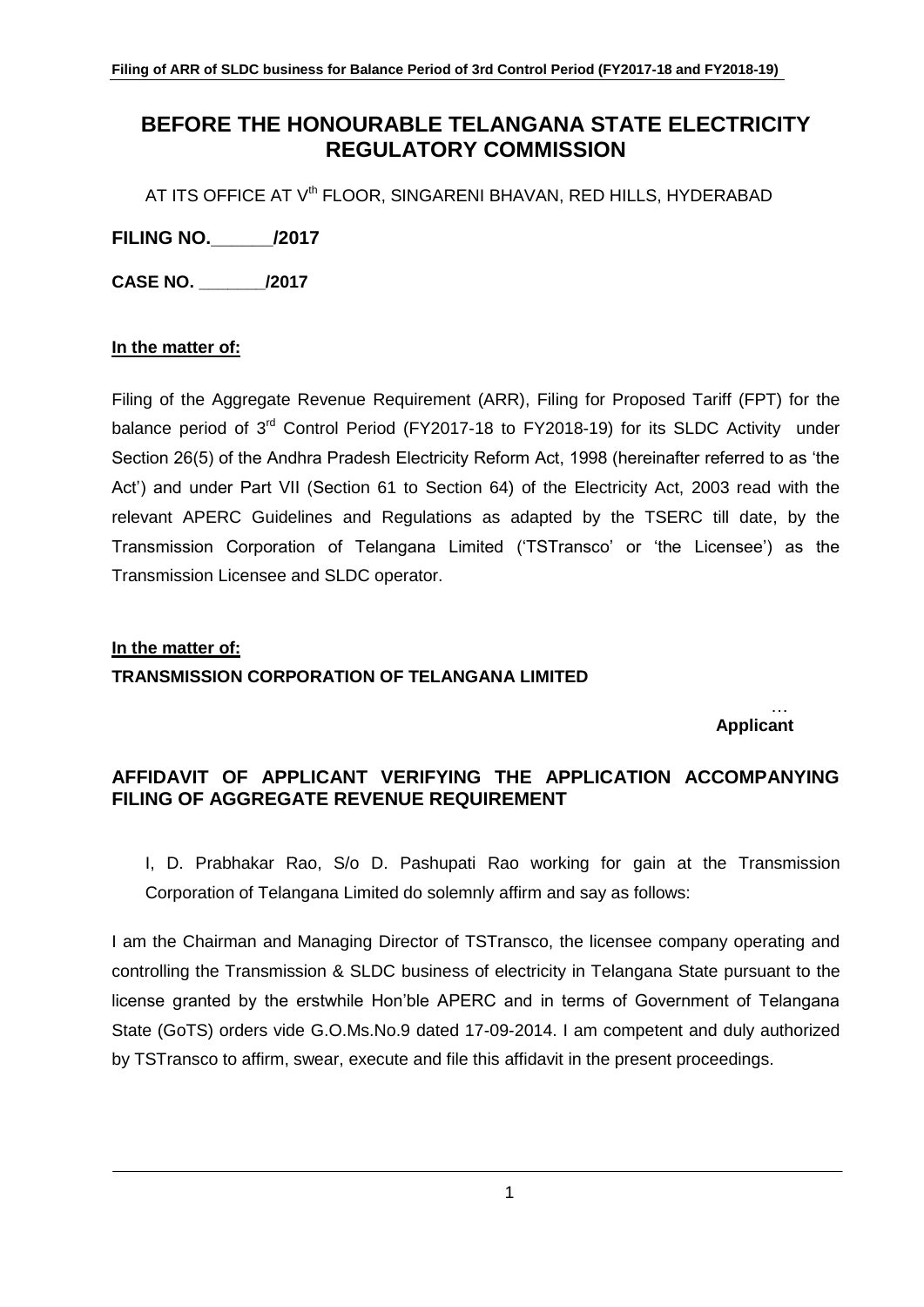#### **Filing of ARR of SLDC business for Balance Period of 3rd Control Period (FY2017-18 and FY2018-19)**

1. I have read and understood the contents of the accompanying Filing of Aggregate Revenue Requirement for SLDC Business. The statements made in the paragraphs of the accompanying application are true to my knowledge, derived from the official records made available to me and are based on information and advice received which I believe to be true and correct.

# **DEPONENT**

#### VERIFICATION:

I, the above named Deponent solemnly affirm at Hyderabad on this 21st **April, 2017** that the contents of the above affidavit are true to my knowledge, no part of it is false and nothing material has been concealed there from.

#### **DEPONENT**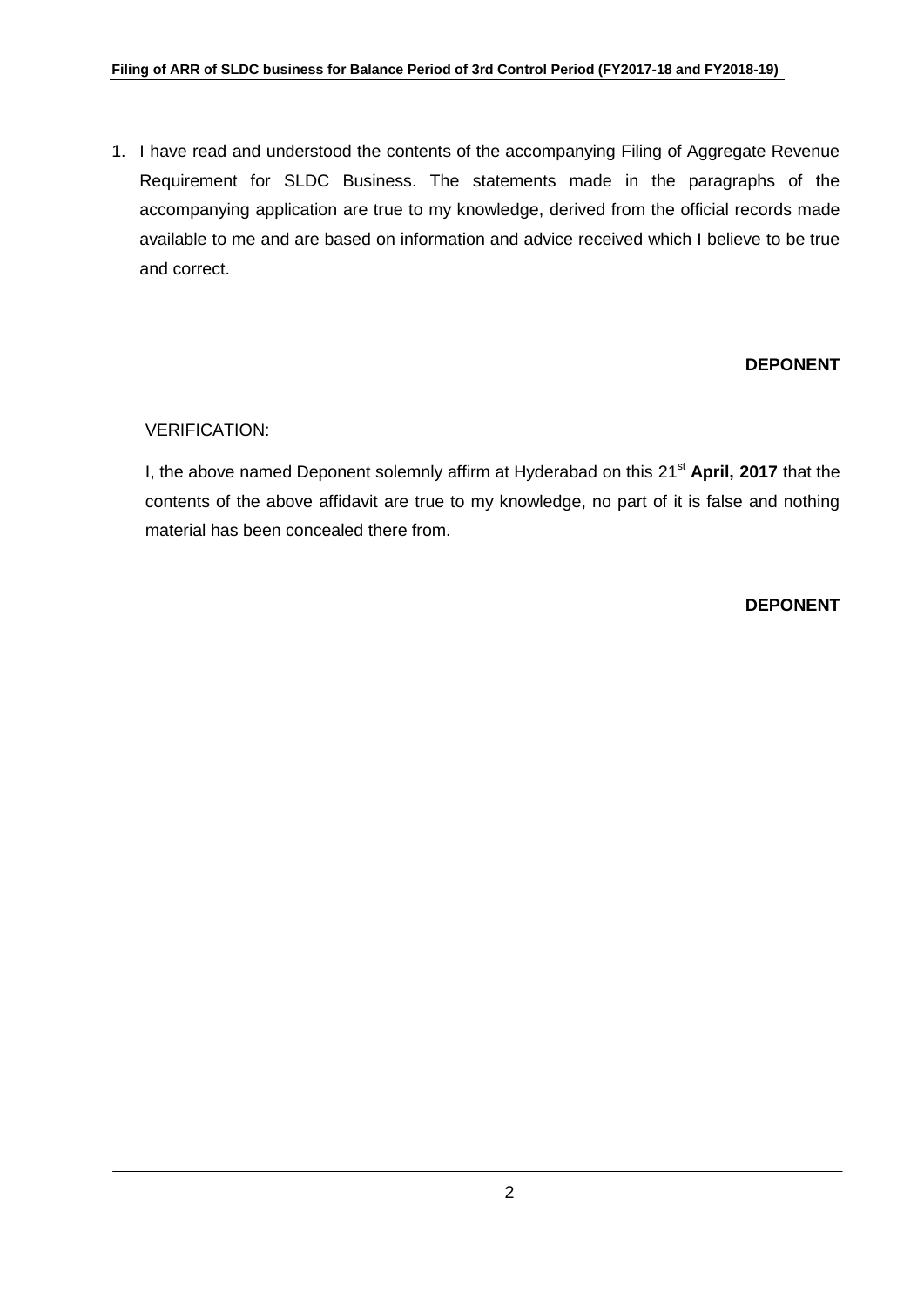# **BEFORE THE HONOURABLE TELANGANA STATE ELECTRICITY REGULATORY COMMISSION**

AT ITS OFFICE AT V<sup>th</sup> FLOOR, SINGARENI BHAVAN, RED HILLS, HYDERABAD

**FILING NO.\_\_\_\_\_\_/2017**

**CASE NO. \_\_\_\_\_\_/2017**

#### **In the matter of:**

Filing of the Aggregate Revenue Requirement (ARR), Filing for Proposed Tariff (FPT) for the balance period of 3<sup>rd</sup> Control Period (FY2017-18 to FY2018-19) for its SLDC Activity under Section 26(5) of the Andhra Pradesh Electricity Reform Act, 1998 (hereinafter referred to as "the Act") and under Part VII (Section 61 to Section 64) of the Electricity Act, 2003 read with the relevant APERC Guidelines and Regulations as adapted by the TSERC till date, by the Transmission Corporation of Telangana Limited ("TSTransco" or "the Licensee") as the Transmission Licensee and SLDC operator.

# **In the matter of: TRANSMISSION CORPORATION OF TELANGANA LIMITED**

… Applicant

The Applicant respectfully submits as under: -

- 1. With the enactment of Andhra Pradesh Reorganisation Act 2014, The Telangana State has been carved out from the undivided Andhra Pradesh State as the 29<sup>th</sup> State of the Republic India on 02.06.2014.
- 2. The erstwhile Regulatory Commission of undivided State of Andhra Pradesh has issued Regulation no 3 of 2014 (Reorganization) Regulation, 2014 on 25.05.2014 consequent to the framing of Andhra Pradesh Reorganisation Act 2014 notified by Government of India on 01.03.2014, where in clause 3 of the regulation says that, "" All the regulations as well as their supplementary regulations/amendments , rules, orders, proceedings , guidelines , memos, notifications, other instruments issued immediately before  $2^{nd}$  June 2014 by the APERC for the conduct of business and other matters shall fully and completely apply to the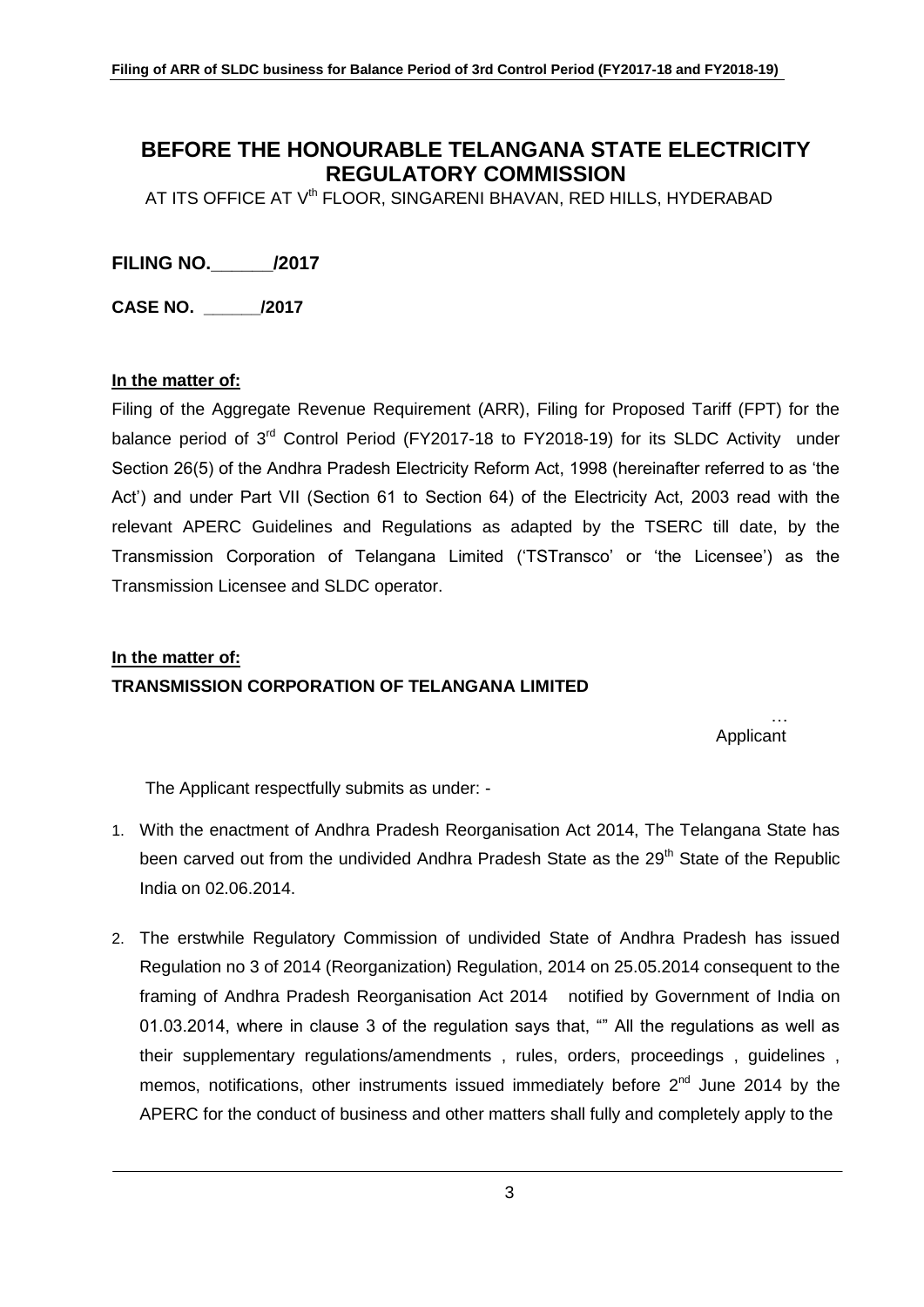whole of the states of Telangana and Andhra Pradesh and shall similarly apply in relation to all matters falling within the jurisdiction of the Commission until they are altered, repealed or amended by the respective State Electricity Regulatory Commissions".

- 3. In accordance with the above regulation, all the regulations framed by erstwhile APERC will continue to apply for the state of Telangana. Subsequently, TSERC vide Telangana Official Gazette has issued its first regulation, Regulation no 1 of 2014 (adoption of Previously subsisting Regulations, Decisions, Directions, or Orders, Licenses and Practice of Directions) wherein clause 2 says that " All regulations, decisions, directions or orders, all the licenses and practice directions issued by the erstwhile Andhra Pradesh Electricity Regulatory Commission (Regulatory Commission for States of Andhra Pradesh and Telangana) as in existence as on the date of the constitution of the Telangana State Electricity Regulatory Commission and in force, shall mutatis-mutandis apply in relation to the stakeholders in electricity in the State of Telangana including the Commission and shall continue to have effect until duly altered, repealed or amended, any of Regulation by the Commission with effect from the date of notification as per Notification issued by the Government of Telangana in G.O.Ms. No. 3 Energy (Budget) Department, dt. 26-07-2014 constituting Commission"
- 4. This filing for ARR, FPT and MYT is in accordance with the provisions of the Reform Act, the Electricity Act 2003, the License granted by the Hon"ble Commission to TSTransco on July 11, 2014 and the Guidelines and Regulations including the regulations pertaining to Transmission, SLDC, Open Access, etc., issued by the Honorable Commission till date.
- 5. As per the Commission's Regulations, the  $3<sup>rd</sup>$  Control period is 5 years for SLDC business i.e., from FY 2014-15 to FY 2018-19. Accordingly, APTRANSCO had already filed MYT for the 3<sup>rd</sup> control period for SLDC businesses. Based on MYT submitted by, APERC had issued MYT for the 3<sup>rd</sup> control period (FY 2014-15 to FY 2018-19).
- 6. Consequent upon formation of the state of Telangana and its coming into being with effect from 02.06.2014, the Government of Andhra Pradesh has established Transmission Corporation of Telangana Limited vide G.O Ms. No 25, Dt. 29.05.2014. The Commission (APERC) has issued deemed license to TSTRANSCO with Licence No. 1 of 2014 vide proceeding No. APERC/Secy/160/2014 dt. 11.07.2014.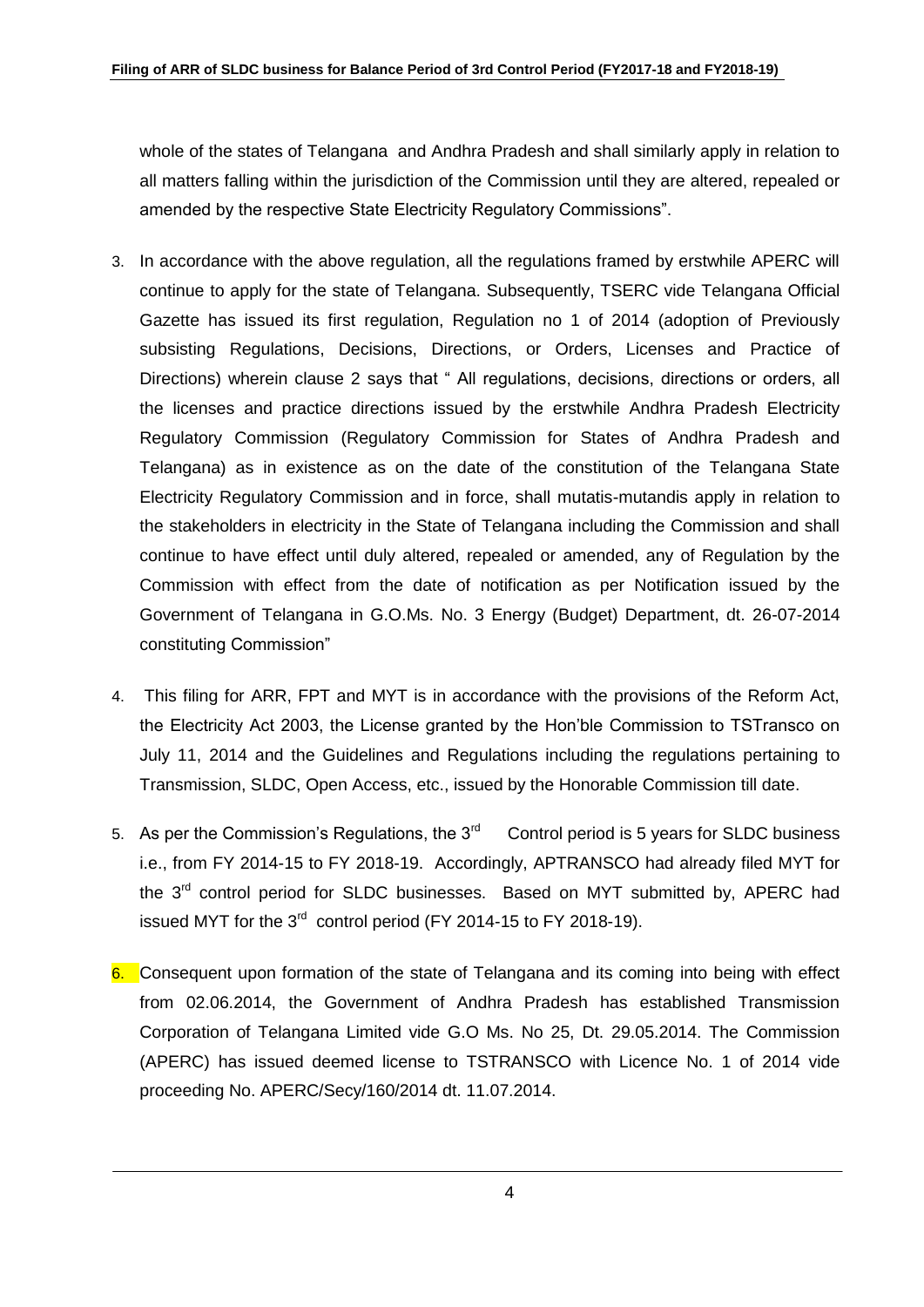Sub-section (1) of section 31 of the Electricity Act, 2003, provides that the State Government shall establish a State Load Dispatch Center (SLDC). Sub-section (2) of the Section 31 provides that the said SLDC shall be operated by a Government company/authority/corporation constituted by or under any State Act and that until such company /authority /corporation is notified by the State Government, the State Transmission Utility (STU) shall operate the SLDC. The Government of TS notified in G.O.Ms.No.9 dated 17-09-2014 that the existing SLDC shall continue as SLDC and be operated by the Transmission Corporation of Telangana Ltd. (TSTRANSCO), which was earlier notified as STU for Telangana State.

On formation of TS TRANSCO, the opening balance of assets and liabilities pertaining to TS TRANSCO as on 02<sup>nd</sup> June, 2014 are yet to be finalized/notified. APTRANSCO has communicated a draft demerger plan of composite APTRANSCO. TS TRANSCO has requested certain additional information/clarifications on the draft demerger plan communicated by APTRANSCO. Despite repeated correspondence, the information is still awaited from APTRANSCO.

In the absence of separate approved ARR for TS TRANSCO, the expenditure approved for composite APTRANSCO as per the Tariff Order for 3 MYT Control period (FY 2014-15 to FY 2018-19) by Hon"ble APERC has been segregated based on power allocation ratio @53.89% to TS DISCOMs (notified by GoAP vide G.O.Ms.No.20, Dt.08.05.2014) and considered to compare with Actuals for FY 2014-15 and FY 2015-16.

Further, pending segregation of assets and liabilities of composite APTRANSCO between two entities, TS TRANSCO has compiled its provisional accounts for FY 2014-15 (02.06.2014 to 31.03.2015) and for FY 2015-16 based on the provisional opening balance of assets and liabilities as per the draft demerger plan communicated by APTRANSCO. The same are subjected to Statutory/A.G.Audit.

7. TSTransco has filed herein the ARR, FPT and MYT for determining the Annual Fee and Operating Charges for its SLDC Business for the remaining part of Third Control Period of Two years for i.e., FY 2017-18 and FY 2018-19.

5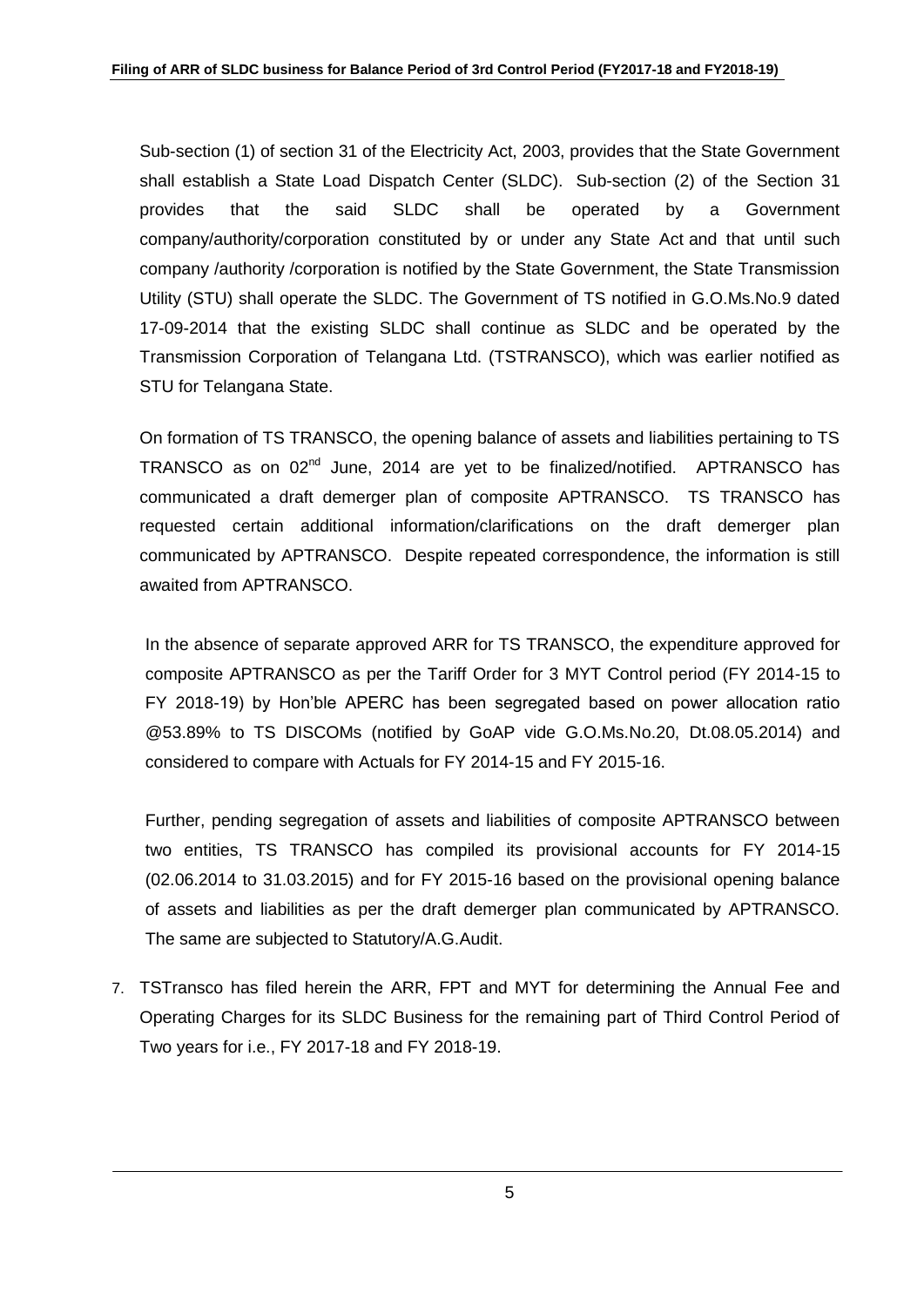- 8. While filing the present ARR, FPT and MYT petition for SLDC businesses, TSTransco has endeavored to comply with the various applicable legal and regulatory directions and stipulations including the directions of the Hon"ble Commission in the Business Rules of the Commission, the Guidelines, prior ARR and Tariff Orders and Levy and Collection Of Fees and Charges by State Load Despatch Centre (Regulation No. 1 of 2006) dated July 27, 2006.
- 9. Based on the information available, the Applicant has made bonafide efforts to comply with the directions of the Hon"ble Commission and discharge its obligations to the best of its abilities. However, should any further material become available in the near future, the Applicant reserves the right to file such additional information and consequently amend/revise the application.
- 10. The current petition for Annual fee and Operating charges for SLDC Business being filed has been discussed and approved by the Board of Directors of TSTransco and Sri. D. Prabhakar Rao, Chairman and Managing Director of TSTransco has been authorized to execute and file the said annual fee and operating charges Petition on behalf of TSTransco. Accordingly, the current petition for Annual fee and Operating Charges for SLDC Business is signed and verified by, and backed by the affidavit of Sri. D. Prabhakar Rao, Chairman and Managing Director.
- 11. In the aforesaid facts and circumstances, the Applicant requests that the Hon"ble Commission:
	- a. Take the accompanying Annual fee and Operating charges for Petition of TSTransco for SLDC Business on record;
	- b. Grant suitable opportunity to TSTransco within a reasonable time frame to file additional material information if any;
	- c. Treat the filing as complete in view of substantial compliance with justification placed on record;
	- d. Consider and approve SLDC Annual fee and Operating charges including all requested regulatory treatments in the filing;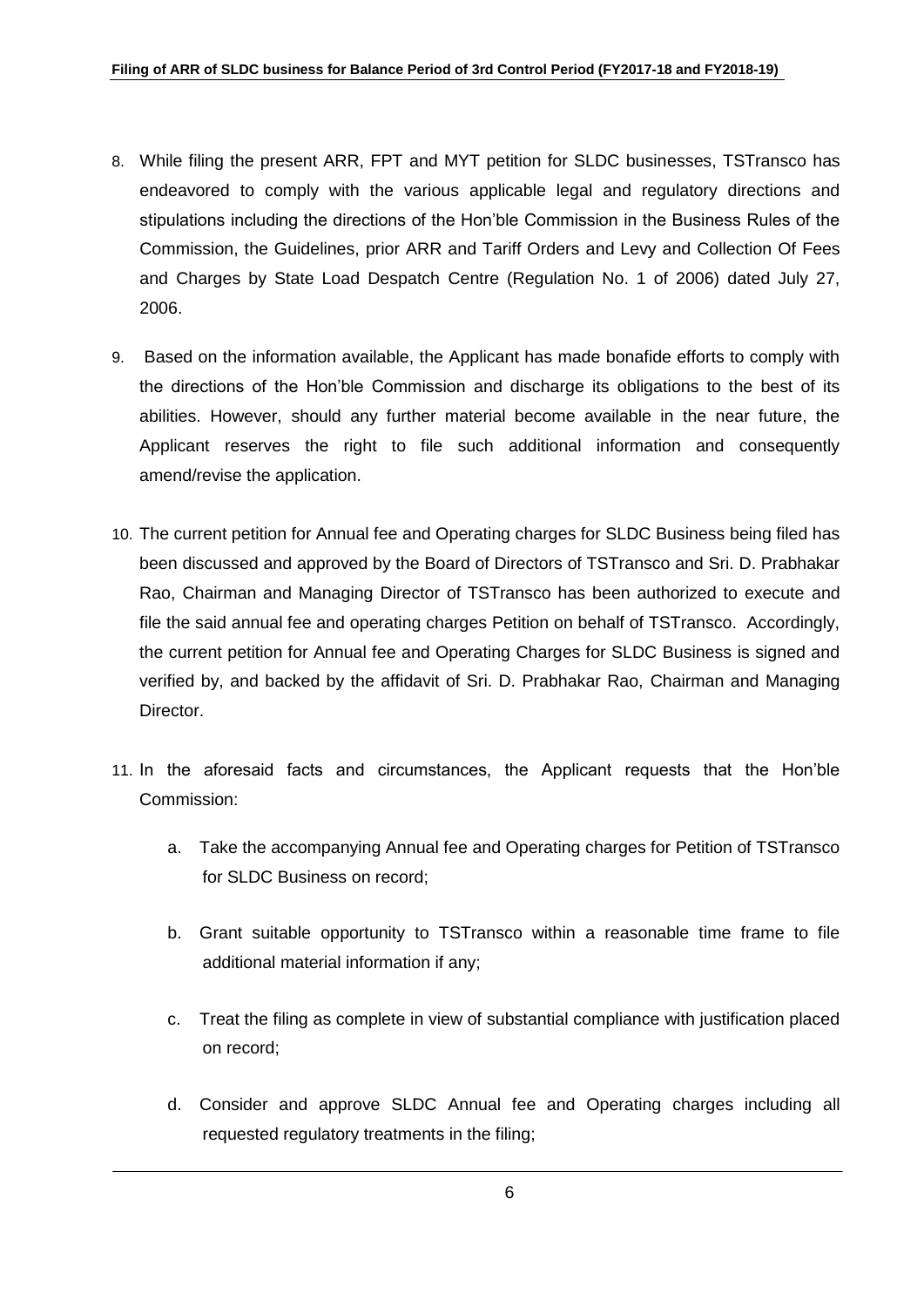e. Pass such order, as the Hon"ble Commission may deem fit and proper in the facts and circumstances of the case.

# TRANSMISSION CORPORATION OF TELANGANA LIMITED **(APPLICANT)**

**Through** 

# **D. PRABHAKAR RAO**

CHAIRMAN AND MANAGING DIRECTOR

Place: HYDERABAD Dated: 21.04.2017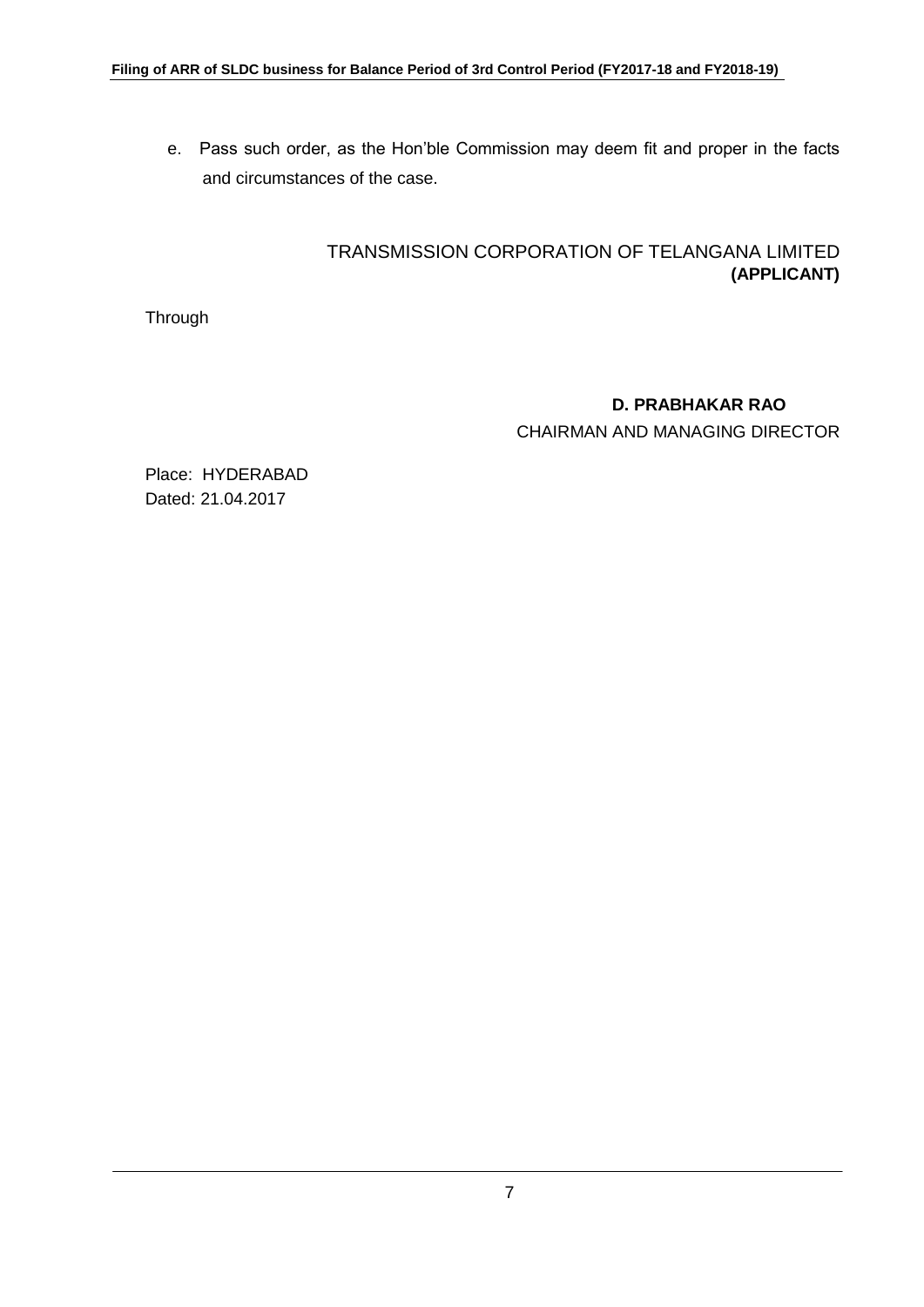# **CHAPTER INDEX**

| 1              | <b>INTRODUCTION</b>                    |                                       |  |                                            |                                                                                         |  |  | 10              |
|----------------|----------------------------------------|---------------------------------------|--|--------------------------------------------|-----------------------------------------------------------------------------------------|--|--|-----------------|
| $\overline{2}$ |                                        |                                       |  |                                            | TRUE UP ANALYSIS OF PERFORMANCE FOR FY 2014-15 (02.06.2014                              |  |  | <b>TO</b>       |
|                | 31.03.2015) AND FOR FY 2015-16:        |                                       |  |                                            |                                                                                         |  |  | 12              |
|                | 2.1                                    |                                       |  |                                            | <b>OPERATION AND MAINTENANCE (O&amp;M) EXPENSES TRUE UP:</b>                            |  |  | 13              |
|                | 2.2                                    | <b>CAPITAL COST TRUE UP:</b>          |  |                                            |                                                                                         |  |  | 14              |
|                | 2.3                                    | <b>REVENUE TRUE UP:</b>               |  |                                            |                                                                                         |  |  | 15              |
|                | 2.4                                    |                                       |  |                                            | SURPLUS/(DEFICIT) DURING THE PERIOD FY 2014-15 TO FY 2015-16                            |  |  | 16              |
| 3              |                                        |                                       |  |                                            | DETERMINATION OF SLDC ANNUAL FEE FOR BALANCE PERIOD OF                                  |  |  | 3 <sup>RD</sup> |
|                | <b>CONTROL PERIOD:</b>                 |                                       |  |                                            |                                                                                         |  |  | 17              |
|                | 3.1                                    | <b>CAPITAL INVESTMENTS</b>            |  |                                            |                                                                                         |  |  | 17              |
|                | 3.2                                    | <b>CAPITAL COST PROJECTION</b>        |  |                                            |                                                                                         |  |  | 23              |
|                | 3.3                                    | <i>TOTAL GENERATION CAPACITY:</i>     |  |                                            |                                                                                         |  |  | 23              |
|                | 3.4                                    |                                       |  |                                            | ANNUAL FEE FOR THE BALANCE PERIOD OF 3 <sup>RD</sup> CONTROL PERIOD AND REVISED CAPITAL |  |  |                 |
|                | COST FOR FY 2016-17:                   |                                       |  |                                            |                                                                                         |  |  | 24              |
| 4              |                                        |                                       |  |                                            | DETERMINATION OF SLDC OPERATING CHARGES FOR THE BALANCE                                 |  |  |                 |
|                | PERIOD OF 3RD CONTROL PERIOD           |                                       |  |                                            |                                                                                         |  |  | 25              |
|                | 4.1                                    | <b>EMPLOYEE COST:</b>                 |  |                                            |                                                                                         |  |  | 26              |
|                | 4.2                                    |                                       |  | <b>ADMINISTRATION AND GENERAL CHARGES:</b> |                                                                                         |  |  | 26              |
|                | 4.3                                    | <b>REPAIRS AND MAINTENANCE COSTS:</b> |  |                                            |                                                                                         |  |  | 27              |
|                | 4.4                                    | <b>SPECIAL APPROPRIATION:</b>         |  |                                            |                                                                                         |  |  | 28              |
|                | 4.5                                    | <b>NON-TARIFF INCOME:</b>             |  |                                            |                                                                                         |  |  | 28              |
|                | 4.6                                    |                                       |  |                                            | <b>OPERATING CHARGES FOR THIRD CONTROL PERIOD:</b>                                      |  |  | 28              |
| 5              |                                        | <b>SUMMARY - SLDC CHARGES</b>         |  |                                            |                                                                                         |  |  | 30              |
|                | <b>ANNEXURE: GENERATING CAPACITIES</b> |                                       |  |                                            |                                                                                         |  |  | 31              |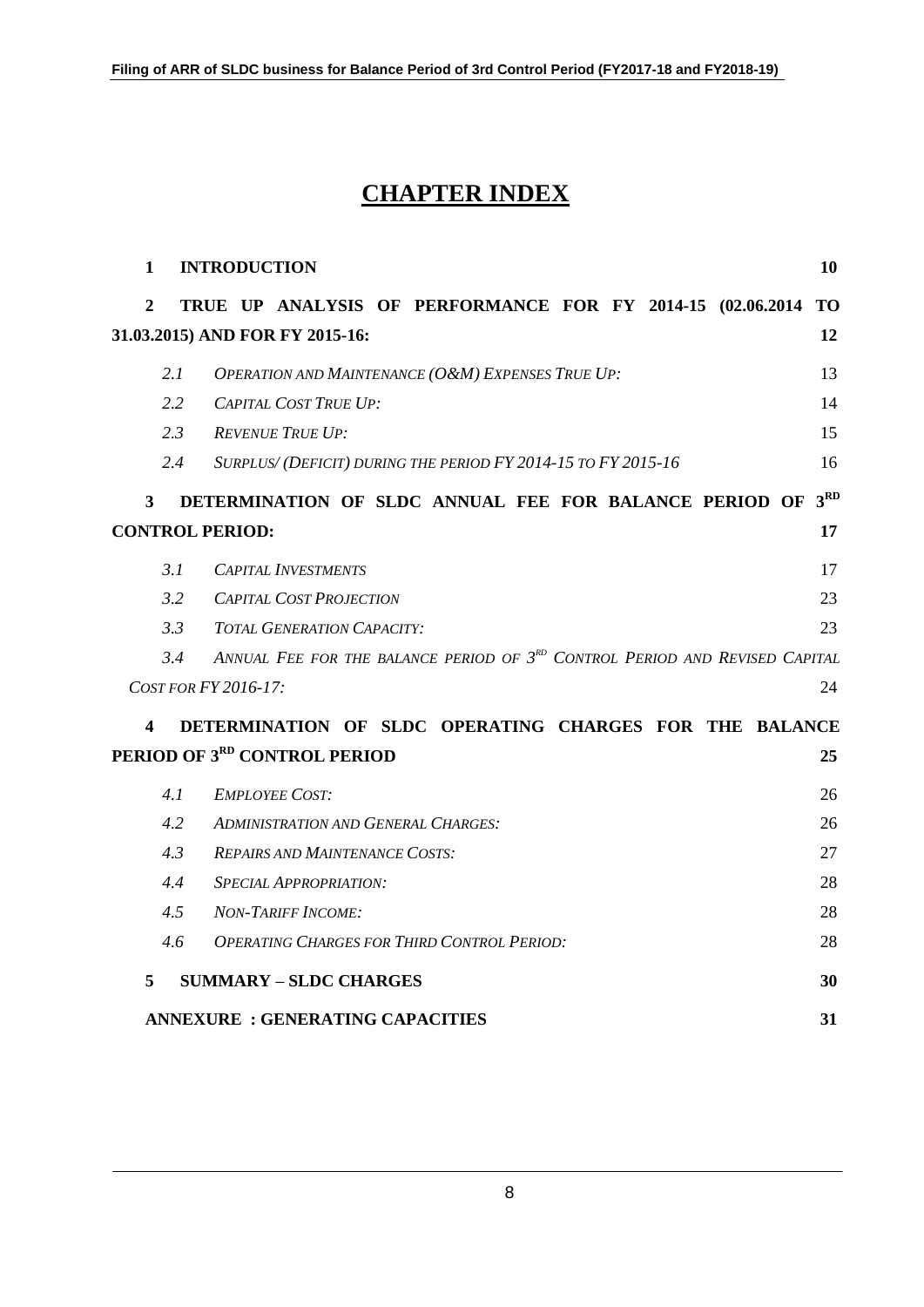# **TABLE INDEX**

| <b>TABLE NAME</b>                                                                                          | Page No. |    |
|------------------------------------------------------------------------------------------------------------|----------|----|
| Table 1: True Up: O&M Expenses<br>(Rs. in Crores)                                                          |          | 13 |
| <b>Table 2: True Up: Capital Cost</b><br>(Rs. in Crores)                                                   |          | 14 |
| <b>Table 3: True Up: Revenue</b><br>(Rs. in Crores)                                                        |          | 15 |
| Table 4 : True Up: ARR Deviation - (Tariff Order vis-à-vis Actual):<br>(Rs. in Crores)                     |          | 16 |
| Table 5 : Proposed Capital Investment for balance period of 3 <sup>rd</sup> Control Period<br>(Rs.)        |          | 17 |
| Table 6: Proposed Capital Cost for the balance period of 3 <sup>rd</sup> Control Period<br>(Rs. in Crores) |          | 18 |
| <b>Table 7: Capital Cost Projection</b>                                                                    |          | 23 |
| <b>Table 8: Estimated Generation Capacities</b><br>(MW)                                                    |          | 23 |
| Table 9: SLDC Annual Fee for the balance period of 3 <sup>rd</sup> Control Period                          |          | 24 |
| Table 10 : Projection – Operation and Maintenance Expenses (Rs. in Crores)                                 |          | 25 |
| Table 11: Special Appropriation (Rs. in Crores)                                                            |          | 28 |
| Table 12: Non-Tariff Income (Rs. in Crores)                                                                |          | 28 |
| Table 13 : SLDC Operating Charges for the balance period of 3 <sup>rd</sup> Control Period                 |          | 29 |
| Table 14 : Summary – Filing for SLDC for the balance period of 3 <sup>rd</sup> Control Period              |          | 30 |
| <b>Table 15: Generating Capacities</b><br>(MW)                                                             |          | 31 |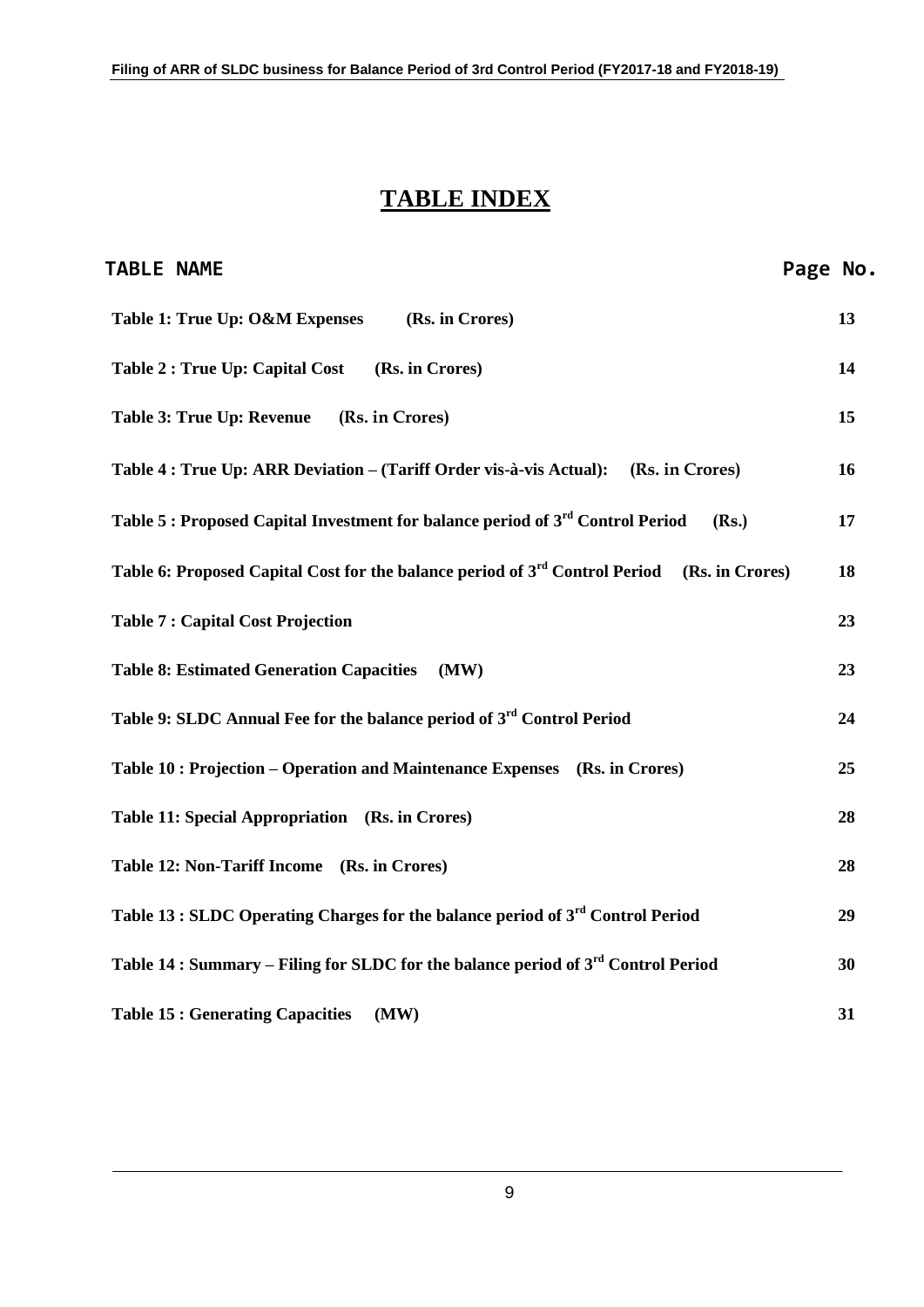#### **1 Introduction**

Pursuant to the applicable provisions of the Electricity Act, 2003, the State Government shall establish a State Load Dispatch Center (SLDC). Section 31 (2) of the Act, provides that the said SLDC shall be operated by a Government Company / Authority / Corporation constituted by or under any State Act and that until such Company / Authority / Corporation is notified by the State Government, the State Transmission Utility (STU) shall operate the SLDC.

As per the provisions of Andhra Pradesh Reorganisation Act, 2014, by enactment of which, Telangana State was formed as the  $29<sup>th</sup>$  State of the Republic India on 02.06.2014 has necessitated formation of TRANSCO and SLDC for the new State, the Government of AP has created TRANSCO for Telangana to function as Transmission Utility for Telangana and incorporated under Companies Act, 2013.

The Government of Telangana, under the Section 31(1) of the EA 2003 has notified Telangana TRANSCO as the State Transmission Utility (STU) in the state vide G.O.Ms.No. 1, dated 21-06-2014. TSTRANSCO is presently carrying out solely, the Transmission & SLDC business as per the Licence No.1 of 2014 granted by the erstwhile APERC on Deemed Licence Conditions of Licensee, Transitional (Reorganisation) Regulations, etc.

Under the provisions of Section 31(2) of the EA 2003, the existing SLDC was declared as deemed to have been established by the Government of Telangana vide G.O.Ms.No. 9, dated 17-09-2014 and since been operated by the State Transmission Utility (i.e., TSTRANSCO).

The Telangana SERC has adopted vide its Regulation No. 1 of 2014, previously subsisting Regulations, Decisions, Directions, or Orders, Licenses and Practice of Directions or orders, all the licenses and practice directions issued by the erstwhile Andhra Pradesh Electricity Regulatory Commission (Regulatory Commission for States of Andhra Pradesh and Telangana until duly altered, repealed or amended, any of Regulation by the Commission.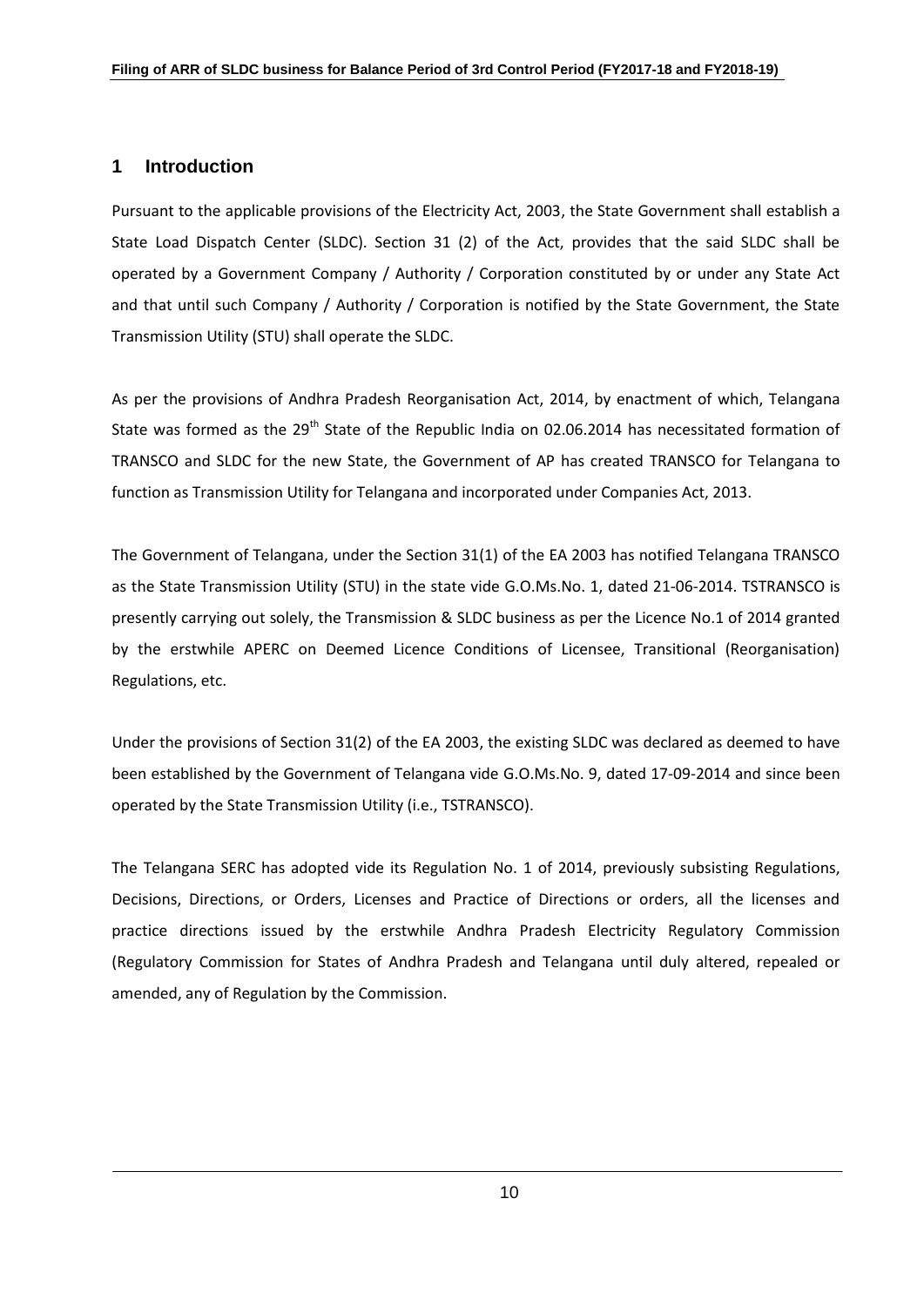#### **Filing of ARR of SLDC business for Balance Period of 3rd Control Period (FY2017-18 and FY2018-19)**

Based on MYT submitted by APTRANSCO for 3<sup>rd</sup> Control Period, the erstwhile APERC had issued MYT for the 3<sup>rd</sup> Control Period (FY 2014-15 to FY 2018-19) for SLDC business.

This filing for ARR, FPT and MYT is in accordance with the provisions of the Reforms Act, 1998, the Electricity Act, 2003, Licences granted by the erstwhile APERC to TSTransco on July 11, 2014 and the Guidelines and Regulations including the regulations pertaining to Transmission, SLDC, Open Access, etc., issued by the Honorable Commission till date. Section 32 (3) of the Electricity Act, 2003 provides for levy and collection of such fees and charges from the generating companies and licensees engaged in the intra-state transmission of electricity as may be specified by the State Commission.

As per the clause 6 of Regulation No. 1 of 2006, dated July 27, 2006 (Levy and Collection of Fees and Charges by State Load Dispatch), TSTransco has to file with the Commission, an application / petition with statements containing details of the Fee and Charges under its currently - approved levels of fee and charges along with the proposals for the balance period of 3<sup>rd</sup> Control Period i.e., for FY2017-18 to FY2018-19.

In compliance with the TSERC Regulations and Guidelines, TSTransco, the State Transmission Utility & Transmission Licensee managing the SLDC business herein submits the following in this Petition:

- i. Analysis of Performance of FY 2014-2015 and FY 2015-16.
- ii. Revised Estimates for FY2016-17.
- iii. Annual Fee for the balance period of 3<sup>rd</sup> Control Period (FY2017-18 to FY2018-19).
- iv. Operating Charges for the balance period of  $3<sup>rd</sup>$  Control Period (FY2017-18 to FY2018-19)
- v. True Up Analysis of Performance from FY 2014-15 to FY 2015-16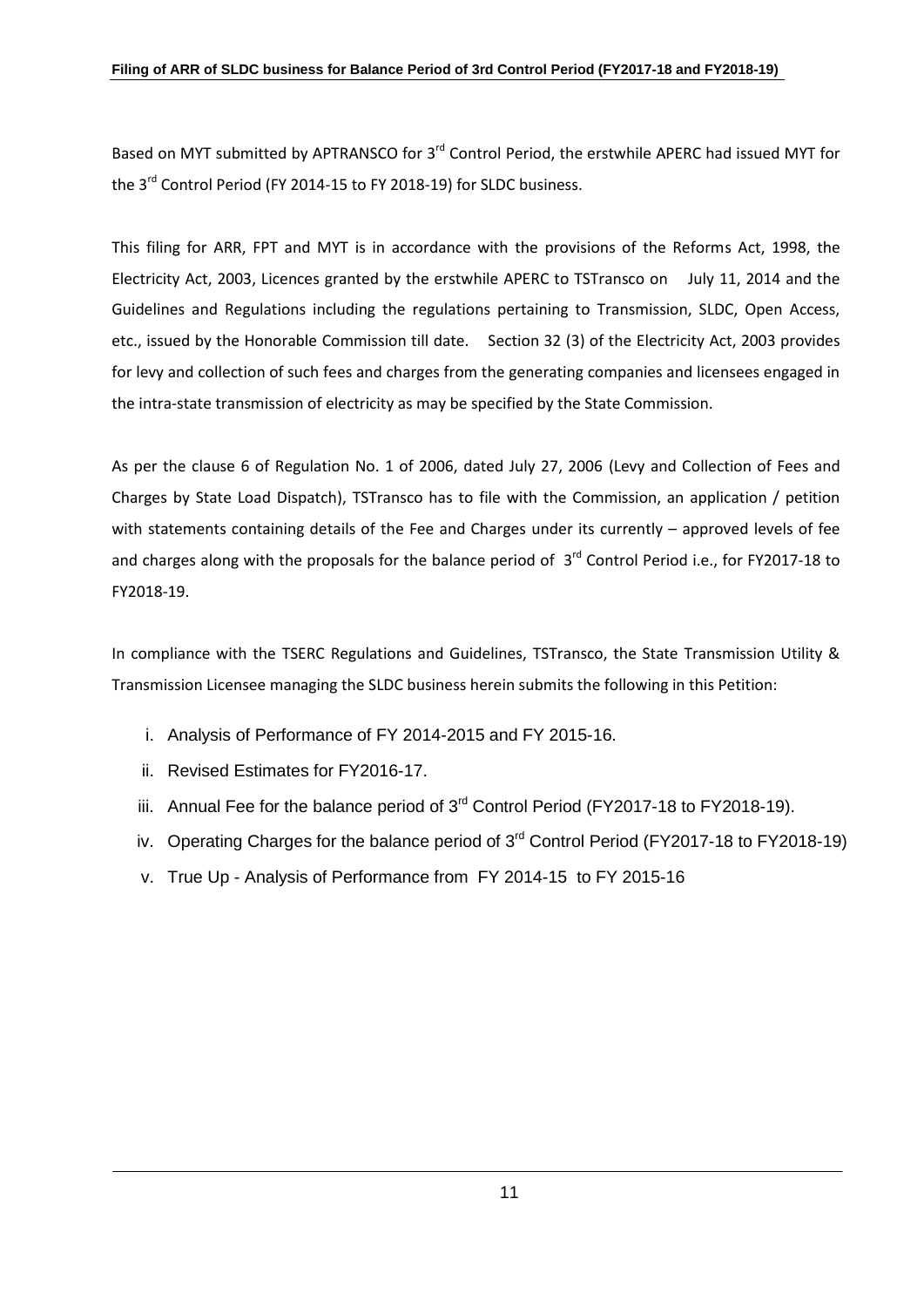# **2 True up Analysis of Performance for FY 2014-15 (02.06.2014 to 31.03.2015) and for FY 2015-16:**

Consequent to bifurcation of Andhra Pradesh State, a separate Transmission Utility in the name of TRANSMISSION CORPORATION OF TELANGANA LIMITED (TS TRANSCO) for the State of Telangana has been incorporated and commenced its activities w.e.f.02/06/2014 i.e., from the formation day of State of Telangana. On formation of TSTRANSCO, the opening balance of assets and liabilities pertaining to TS TRANSCO as on  $2^{nd}$  June, 2014 are yet to be finalized /notified.

Pending segregation of assets and liabilities of composite APTRANSCO between two entities, TSTRANSCO has compiled its provisional accounts for FY2014-15 (02.06.2014 to 31.03.2015) and for FY2015-16 based on the provisional opening balance of assets and liabilities as per the draft demerger plan communicated by APTRANSCO. The same are subjected to Statutory/A.G.Audit.

In the absence of separate approved ARR for TSTRANSCO, the expenditure approved for composite APTRANSCO has been segregated based on power allocation ratio @53.89% to TS DISCOMs (notified by Govt. of AP vide G.O.Ms.No.20, Dt.08.05.2014) and considered to compare with actuals for FY 2014-15 and FY 2015-16.

This True up filing is made by the Transmission Licensee, TRANSMISSION CORPORATION OF TELANGANA LIMITED (TSTRANSCO) as per Clause 4.7 of the Andhra Pradesh Electricity Regulatory Commission (Levy and collection of fees and charges by State Load Despatch Centre) Regulation No.1 of 2006 for variations in recovery of capital cost and operating charges over the fees and charges fixed for a year on account of variations in SLDC usage for the FY2014-15 (02.06.2014 to 31.03.2015) and FY2015-16.

The licensee is submitting the following as part of true-up for FY2014-15 (02.06.2014 to 31.03.2015) and FY2015-16:

 $\triangleright$  Statement of variance with the Tariff Order for each item in the Aggregate Revenue Requirement and reasons for variation.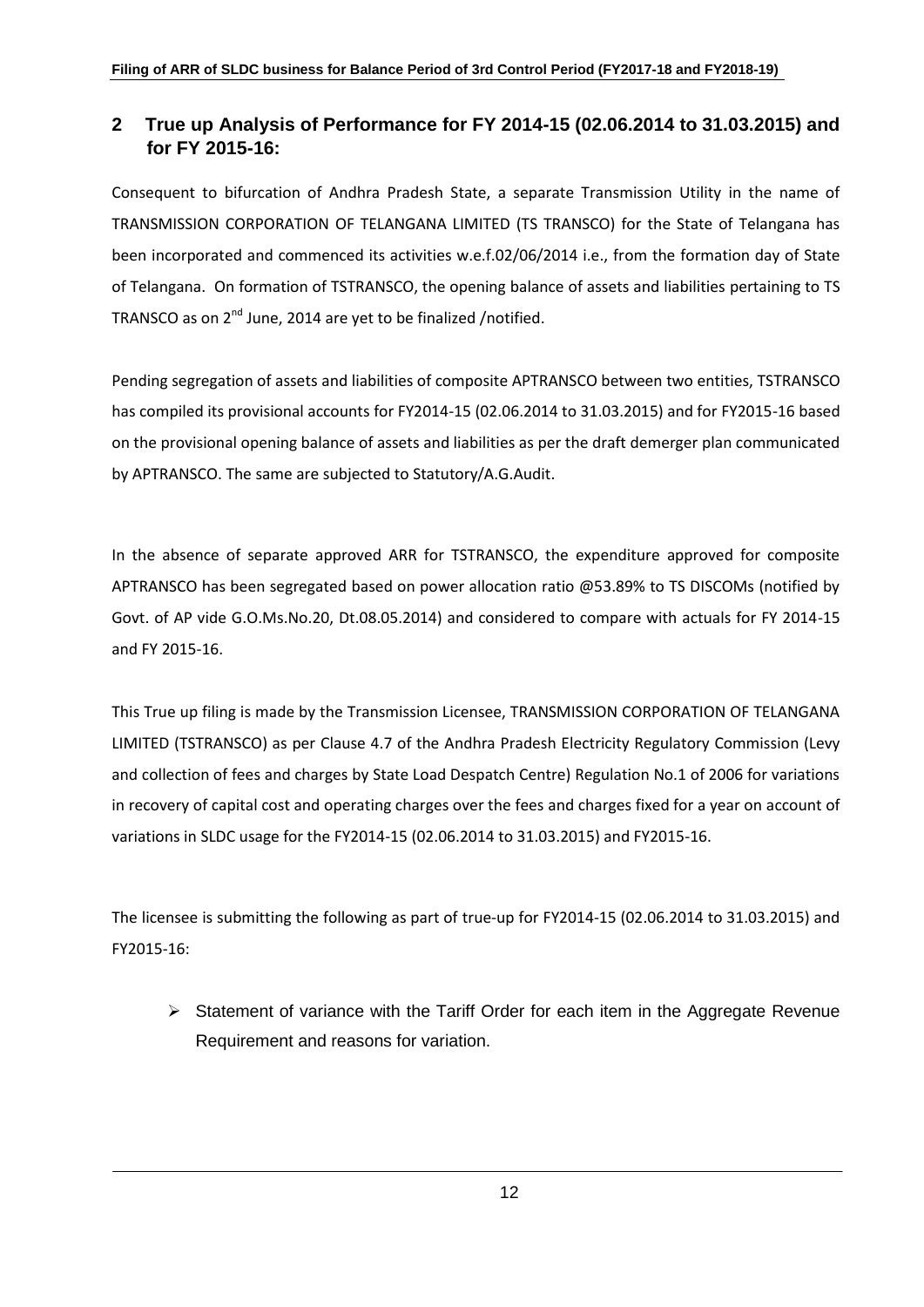- Actual Aggregate Revenue Requirement (ARR) for each year computed based on O&M Charges and actual interest and other costs.
- The Surplus/Deficit for each year is arrived based on actual revenue for the respective year.

#### *2.1 Operation and Maintenance (O&M) Expenses True Up:*

The O&M Expenses cover the Employees Cost, Administrative & General Expenses, Repairs & Maintenance Expenses.

| Table 1: True Up: O&M Expenses                                      |                                             | (Rs. in Crores) |                |                        |                |                |                        |                |                |
|---------------------------------------------------------------------|---------------------------------------------|-----------------|----------------|------------------------|----------------|----------------|------------------------|----------------|----------------|
| <b>Particulars</b>                                                  | FY 2014-15<br>(02.06.2014 to<br>31.03.2015) |                 |                | FY 2015-16             |                |                | <b>Total</b>           |                |                |
|                                                                     | <b>Tariff</b><br><b>Order</b>               | <b>Actuals</b>  | Devi-<br>ation | <b>Tariff</b><br>Order | <b>Actuals</b> | Devi-<br>ation | <b>Tariff</b><br>Order | <b>Actuals</b> | Devi-<br>ation |
| 1                                                                   | 2                                           | 3               | 4 (3-2)        | 5                      | 6              | 7 (6-5)        | 8                      | 9              | $10(9-8)$      |
| Employees Cost                                                      | 19.28                                       | 24.90           | 5.62           | 24.75                  | 29.48          | 4.73           | 44.04                  | 54.38          | 10.34          |
| Administration and<br>General Exp.                                  | 5.51                                        | 1.52            | $-3.99$        | 7.19                   | 1.92           | $-5.27$        | 12.70                  | 3.44           | $-9.26$        |
| Repairs & Maintenance Exp.                                          | 3.67                                        | 2.15            | $-1.52$        | 2.54                   | 1.55           | $-0.99$        | 6.21                   | 3.70           | $-2.51$        |
| <b>Special Appropriation</b><br>(True up for 1st Control<br>Period) | $-0.27$                                     |                 | 0.27           |                        |                | 0.00           | $-0.27$                | 0.00           | 0.27           |
| <b>Special Appropriation</b><br>(True up for 2nd Control<br>Period) | $-0.31$                                     |                 | 0.31           |                        |                | 0.00           | $-0.31$                | 0.00           | 0.31           |
| Total:                                                              | 27.89                                       | 28.57           | 0.68           | 34.48                  | 32.95          | $-1.53$        | 62.37                  | 61.52          | $-0.85$        |

Operating Expenses consist of the following expenses:

- **•** Employee Expenses
- Administration and General Expenses
- Repair & Maintenance Expenses
- Other Miscellaneous expenses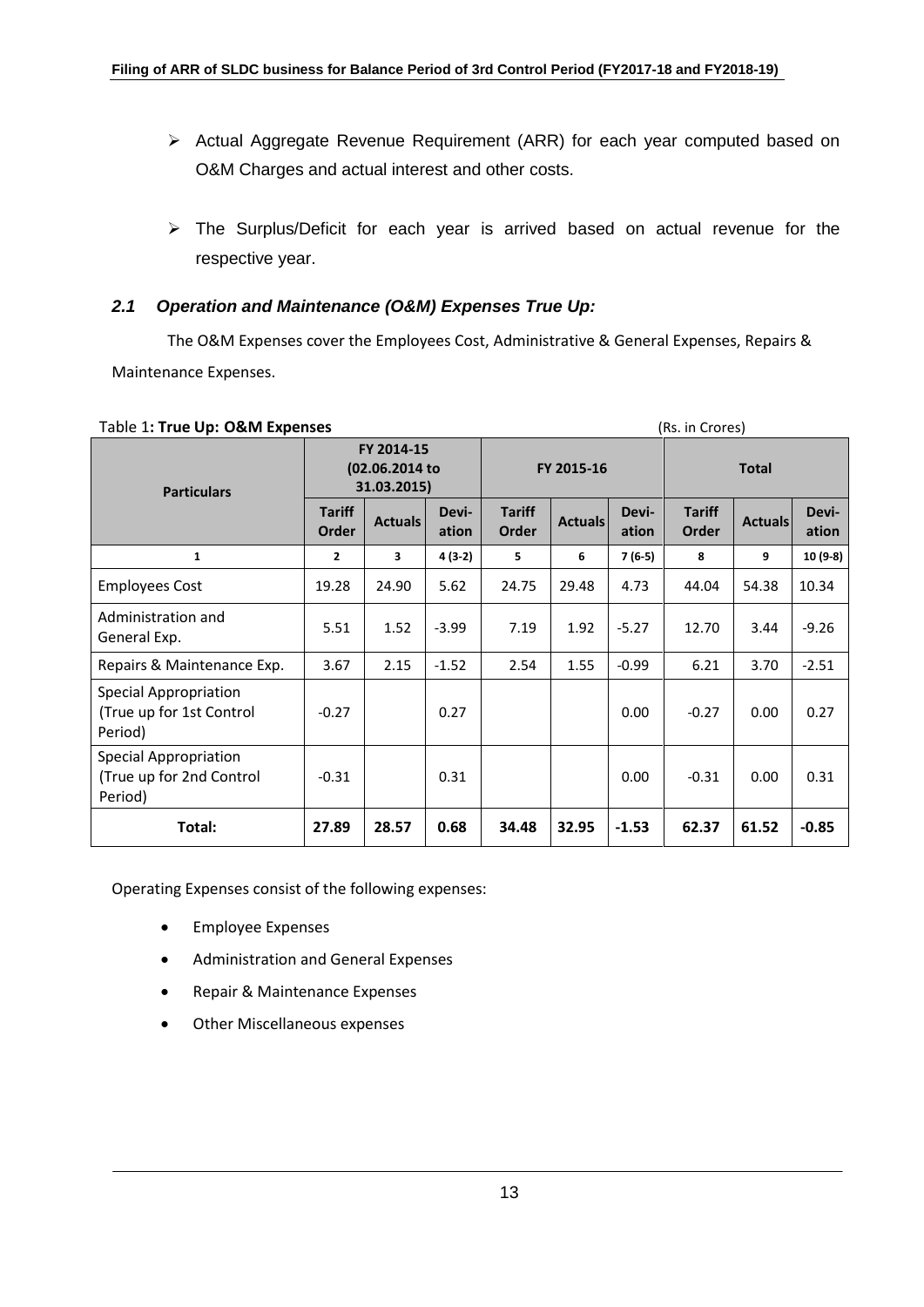Variance in O&M Expenses:

- $\triangleright$  As could be seen from the above that there is decrease of Rs.0.85 Crores in operating costs for FY 2014-15 (02.06.2014 to 31.03.2015) and FY 2015-16.
- Pending final allocation of employees between APTRANSCO and TS TRANSCO, actuarial valuation towards employee terminal benefits could not be taken up. However, Pension & Gratuity Contribution has been provided provisionally. The actuals does not include provision towards Leave Encashment.

#### *2.2 Capital Cost True Up:*

Capital Cost is a recovery towards Interest & Finance Charges and Depreciation is a claim towards replacement cost of fixed assets. Depreciation has been calculated for every year on all the fixed assets capitalized up to the previous year considering the rates notified by the Ministry of Power, Govt. of India.

| <b>Table 2</b> : True Up. Gapital Cost |                                          | (RS. In Grofes) |                |                        |                |                |                        |                |                |  |
|----------------------------------------|------------------------------------------|-----------------|----------------|------------------------|----------------|----------------|------------------------|----------------|----------------|--|
| <b>Particulars</b>                     | FY 2014-15<br>(02.06.2014 to 31.03.2015) |                 |                |                        | FY 2015-16     |                | <b>Total</b>           |                |                |  |
|                                        | <b>Tariff</b><br>Order                   | <b>Actuals</b>  | Devi-<br>ation | <b>Tariff</b><br>Order | <b>Actuals</b> | Devi-<br>ation | <b>Tariff</b><br>Order | <b>Actuals</b> | Devi-<br>ation |  |
| 1                                      | $\overline{2}$                           | 3               | $4(3-2)$       | 5                      | 6              | $7(6-5)$       | 8                      | 9              | $10(9-8)$      |  |
| <b>Capital Cost</b>                    | 2.48                                     | 0.40            | $-2.08$        | 4.02                   | 0.53           | $-3.49$        | 6.50                   | 0.93           | $-5.57$        |  |
| Total:                                 | 2.48                                     | 0.40            | $-2.08$        | 4.02                   | 0.53           | $-3.49$        | 6.50                   | 0.93           | $-5.57$        |  |

### **Table 2 :** True Up: Capital Cost (Rs. in Crores)

There is a reduction of Rs. 5.57 Crores in Capital cost. This is mainly due to lesser capitalization of fixed assets than envisaged in Tariff Order.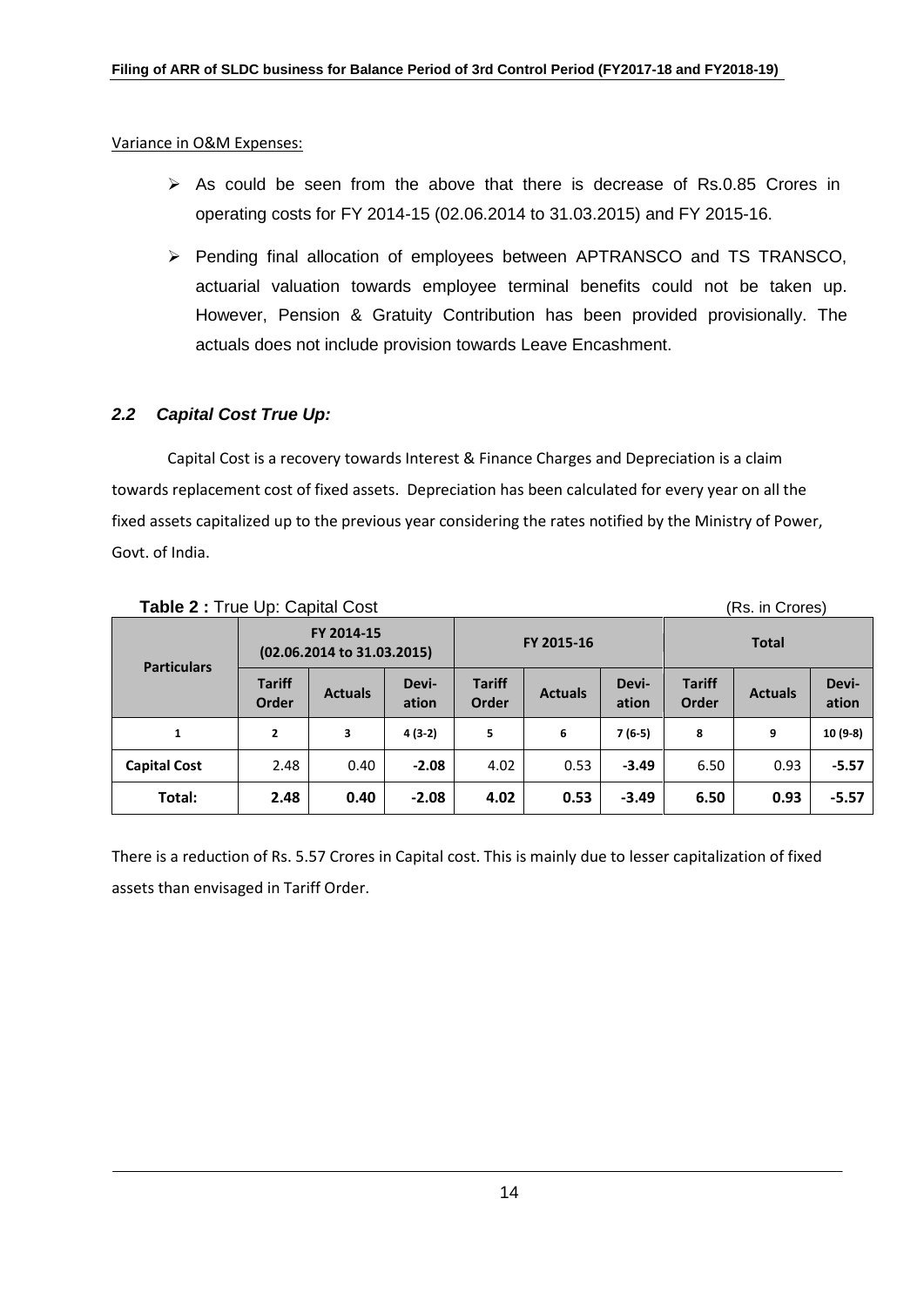# *2.3 Revenue True Up:*

The following is the position of Revenue during FY 2014-15 (02.06.2014 to 31.03.2015) and FY 2015-16:

|                                             | (Rs. in Crores)<br>Table 3: True Up: Revenue |                |                |                        |                |                |                        |                |                |  |
|---------------------------------------------|----------------------------------------------|----------------|----------------|------------------------|----------------|----------------|------------------------|----------------|----------------|--|
| <b>Particulars</b>                          | FY 2014-15<br>(02.06.2014 to<br>31.03.2015)  |                |                | FY 2015-16             |                |                | <b>Total</b>           |                |                |  |
|                                             | <b>Tariff</b><br><b>Order</b>                | <b>Actuals</b> | Devi-<br>ation | <b>Tariff</b><br>Order | <b>Actuals</b> | Devi-<br>ation | <b>Tariff</b><br>Order | <b>Actuals</b> | Devi-<br>ation |  |
| 1                                           | 2                                            | 3              | $4(3-2)$       | 5                      | 6              | $7(6-5)$       | 8                      | 9              | 10 (9-8)       |  |
| <b>Revenue from</b><br><b>SLDC Charges:</b> |                                              |                |                |                        |                |                |                        |                |                |  |
| <b>Operating Charges</b>                    | 27.89                                        | 32.07          | 4.18           | 34.48                  | 39.36          | 4.88           | 62.37                  | 71.43          | 9.06           |  |
| <b>Annual Fees</b>                          | 2.48                                         | 1.53           | $-0.95$        | 4.02                   | 4.17           | 0.15           | 6.50                   | 5.70           | $-0.80$        |  |
| Sub-Total:                                  | 30.37                                        | 33.60          | 3.23           | 38.50                  | 43.53          | 5.03           | 68.87                  | 77.13          | 8.26           |  |
| Other Income                                |                                              | 1.15           | 1.15           |                        | 1.31           | 1.31           | 0.00                   | 2.46           | 2.46           |  |
| Total:                                      | 30.37                                        | 34.75          | 4.38           | 38.50                  | 44.84          | 6.34           | 68.87                  | 79.59          | 10.72          |  |

 The Actual Revenue from SLDC Charges during FY 2014-15 (02.06.2014 to 31.03.2015) and FY 2015-16 is Rs.77.13 Crores as against Rs.68.87 Crores approved by the united Commission; thereby there is an increase of Rs.8.26 Crores. The main reason for increase is due to increase of revenue from Open Access Customers.

 Further, there is a increase in Other Income of Rs.2.46 Crores mainly on account of income from SLDC Processing fees.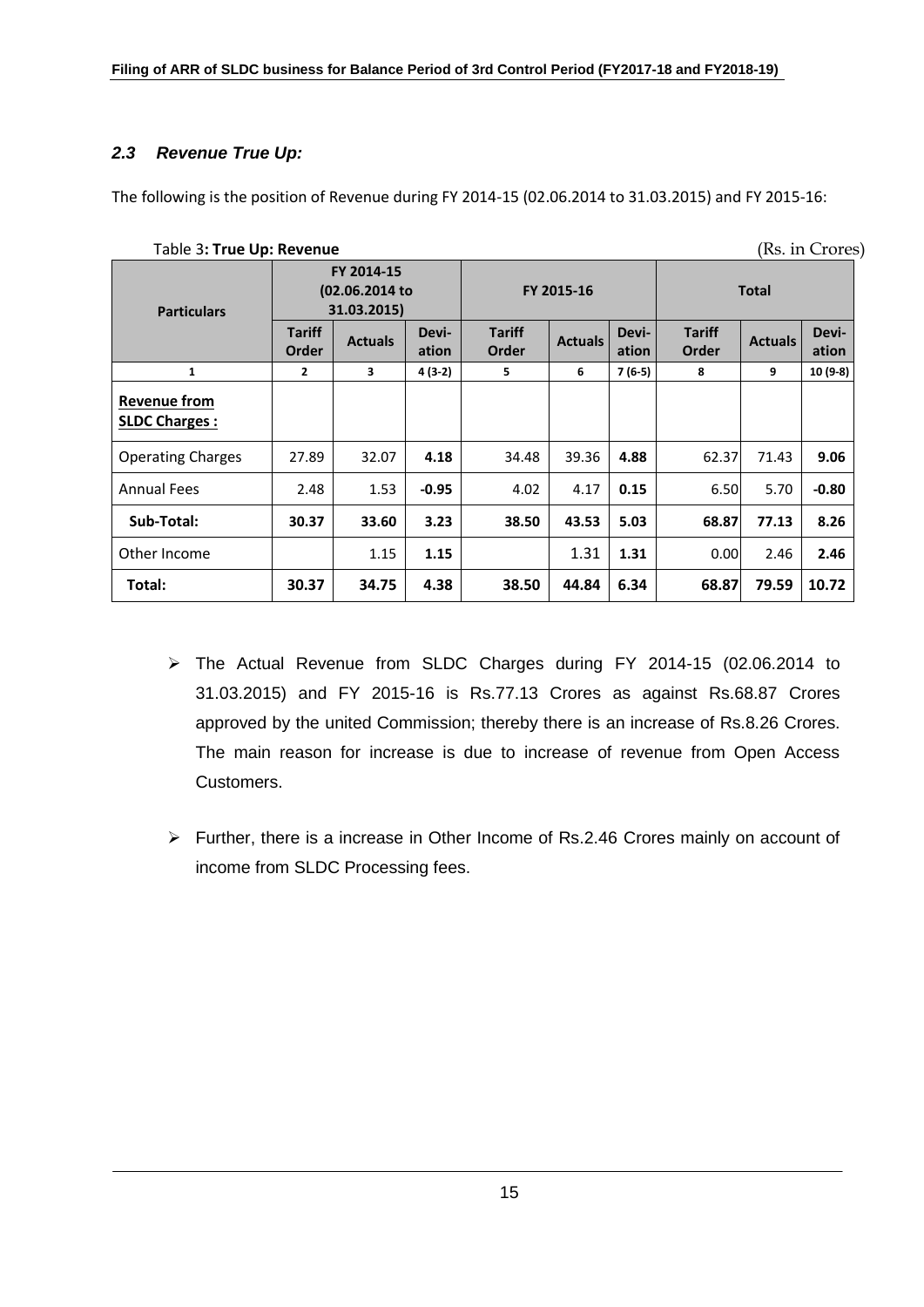# *2.4 Surplus/ (Deficit) during the period FY 2014-15 to FY 2015-16*

The Total Aggregate Revenue Requirement (ARR) approved by Hon'ble Commission for FY2014-15 (02.06.2014 to 31.03.2015) and FY2015-16 is Rs.68.87 Crores, as against which actual ARR is Rs.62.45 Crores, thereby there is a reduction of Rs.6.42 Crores in ARR. Further, there is an increase in revenue to the tune of Rs.10.72 Crores, resulted to a total surplus of Rs.17.14 Crores. The same shall be passed on to consumers (benefit to the TS Discoms) during FY2017-18 and FY2018-19.

| Table 4: True Up: ARR Deviation - (Tariff Order vis-à-vis Actual):<br>(Rs. in Crores) |                                             |                |                |                        |                |                |                        |                |                |  |
|---------------------------------------------------------------------------------------|---------------------------------------------|----------------|----------------|------------------------|----------------|----------------|------------------------|----------------|----------------|--|
| <b>Particulars</b>                                                                    | FY 2014-15<br>(02.06.2014 to<br>31.03.2015) |                |                | FY 2015-16             |                |                | <b>Total</b>           |                |                |  |
|                                                                                       | <b>Tariff</b><br>Order                      | <b>Actuals</b> | Devi-<br>ation | <b>Tariff</b><br>Order | <b>Actuals</b> | Devi-<br>ation | <b>Tariff</b><br>Order | <b>Actuals</b> | Devi-<br>ation |  |
| 1                                                                                     | $\overline{2}$                              | 3              | $4(3-2)$       | 5                      | 6              | $7(6-5)$       | 8                      | 9              | $10(9-8)$      |  |
| <b>Total Expenditure</b>                                                              | 30.37                                       | 28.97          | $-1.40$        | 38.50                  | 33.48          | $-5.02$        | 68.87                  | 62.45          | $-6.42$        |  |
| Revenue from SLDC<br>Charges:                                                         | 30.37                                       | 34.75          | 4.38           | 38.50                  | 44.84          | 6.34           | 68.87                  | 79.59          | 10.72          |  |
| Surplus/(Deficit)                                                                     | 0.00                                        | 5.78           | 5.78           | 0.00                   | 11.36          | 11.36          | 0.00                   | 17.14          | 17.14          |  |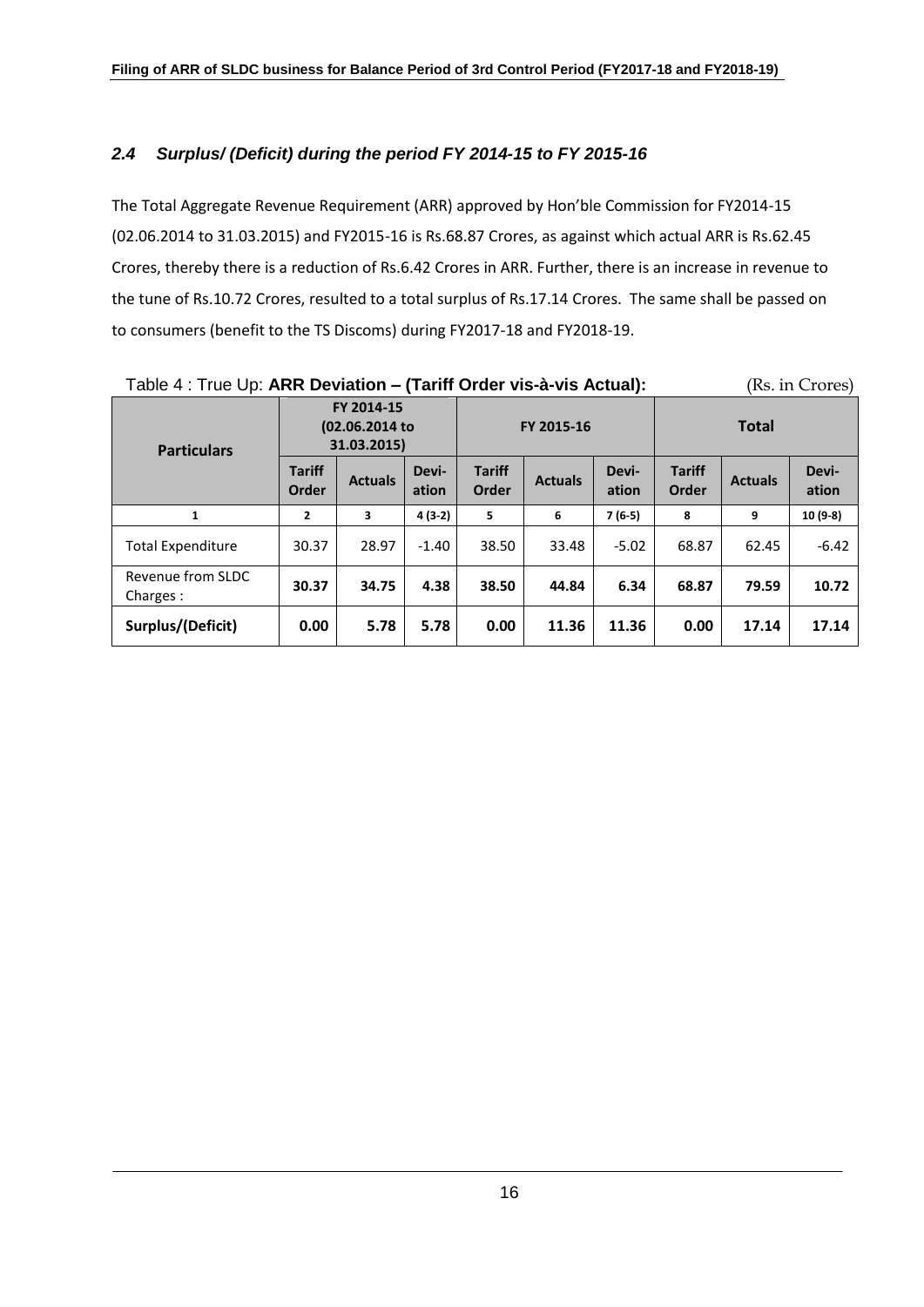# **3 Determination of SLDC Annual Fee for balance period of 3rd Control Period:**

The Hon'ble Commission has notified vide Regulation No. 1 of 2006, dated July 27th 2006 "Levy and collection of Fees and Charges by SLDC". As per the above regulation, TSTRANSCO has to file an application for Annual Fee and Operating Charges for the balance period of 3rd Control Period (i.e., from FY2017-18 to FY2018-19).

#### **Filing for Annual Fee:**

TSTRANSCO has computed the Annual SLDC charges based on the following methodology:

- Estimation of Year on Year Investments for the period FY 2017-18 and FY 2018-19
- Computation of Capital Cost based on methodology suggested by the Hon'ble Commission
- Determination of Year on Year Generation Capacity
- Computation of SLDC Annual Charges

#### *3.1 Capital Investments*

SLDC Annual Fee is to cover the Capital cost of SLDC Business during the Control Period. In compliance to the Regulation 1 of 2006, the licensee has to estimate the Annual Fee based on methodology prescribed vide Regulation. Accordingly, the licensee has prepared a detailed investment plan for FY 2017-18 and FY 2018-19 as shown below.

|                                                           | <b>Rapie J.</b> Troposed Capital Investment for balance period of J. Control Ferrod |                  |                  |  |  |  |  |
|-----------------------------------------------------------|-------------------------------------------------------------------------------------|------------------|------------------|--|--|--|--|
| Name of the Wing                                          | 2016-17<br>(R.E.)                                                                   | 2017-18          | 2018-19          |  |  |  |  |
| <b>SCADA Wing</b>                                         | ₹9,70,00,000.00                                                                     | ₹9,59,75,000.00  | ₹8,44,75,000.00  |  |  |  |  |
| Power Systems                                             |                                                                                     |                  | ₹85,00,000.00    |  |  |  |  |
| Telecom                                                   | ₹ 6,65,00,000.00                                                                    | ₹18,55,845.38    |                  |  |  |  |  |
| <b>Power Planning</b>                                     |                                                                                     |                  | ₹1,60,00,000.00  |  |  |  |  |
| EBC                                                       |                                                                                     | ₹ 3,00,00,000.00 |                  |  |  |  |  |
| <b>TOTAL</b>                                              | ₹16,35,00,000.00                                                                    | ₹12,78,30,845.38 | ₹10,89,75,000.00 |  |  |  |  |
| Investment proposed<br>during the year<br>(Rs. in Crores) | 16.35                                                                               | 12.79            | 10.90            |  |  |  |  |

| Table 5 : Proposed Capital Investment for balance period of 3 <sup>rd</sup> Control Period | (Rs.) |
|--------------------------------------------------------------------------------------------|-------|
|--------------------------------------------------------------------------------------------|-------|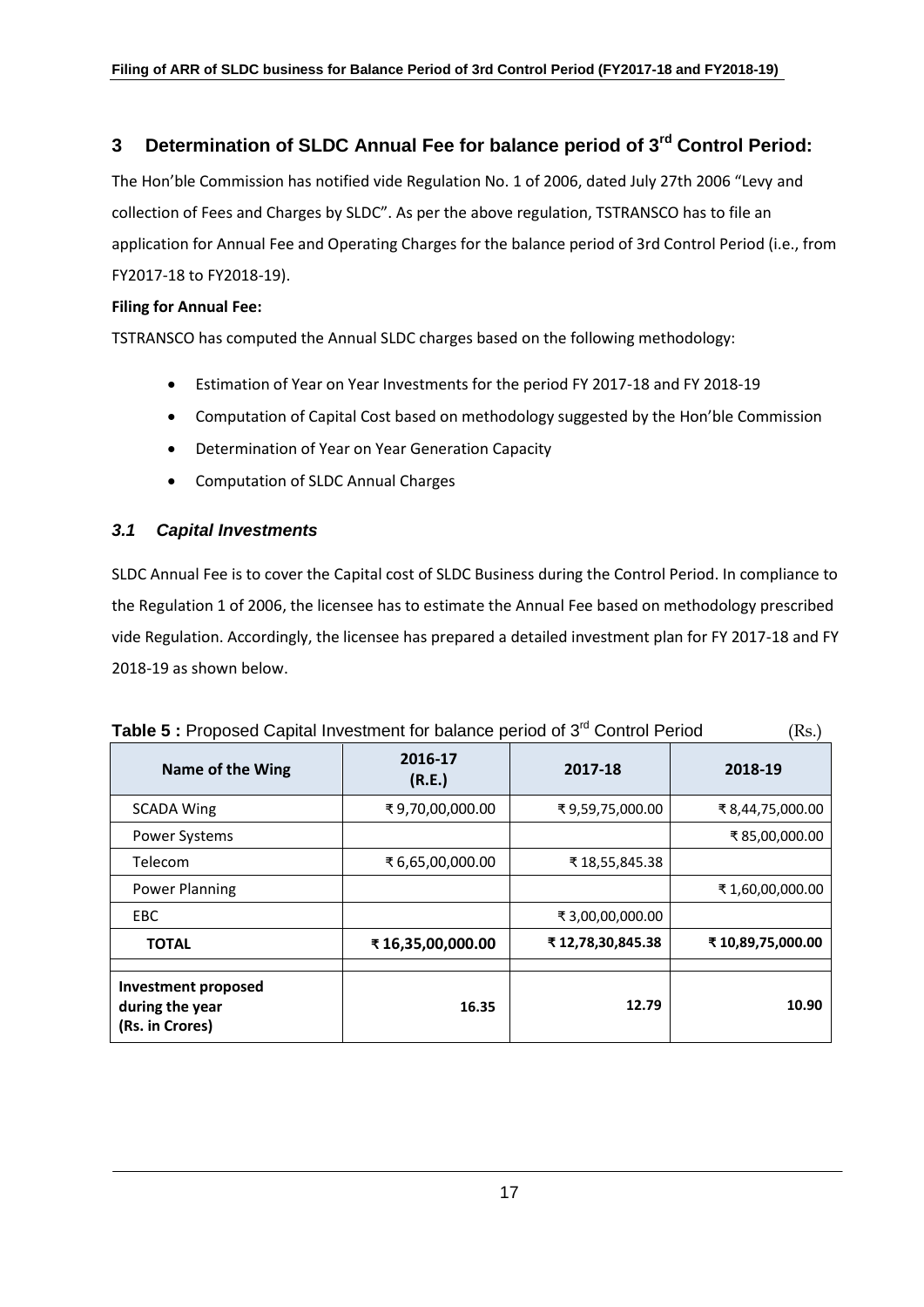Based on the above investment plan, the Capital Cost for the balance period of 3<sup>rd</sup> Control Period is shown in Table 6:

| Particulars                            | FY 2016-17 | FY 2017-18 | FY 2018-19 |
|----------------------------------------|------------|------------|------------|
|                                        |            |            |            |
| <b>Opening Balance of Fixed Assets</b> | 8.58       | 8.58       | 8.58       |
| Additions made during FY 2016-17       | 16.35      | 16.35      | 16.35      |
| Additions made during FY 2017-18       |            | 12.79      | 12.79      |
| Additions made during FY 2018-19       |            |            | 10.90      |
| <b>Total Asset Value</b>               | 24.93      | 37.72      | 48.62      |
| Rate of Interest                       | 12%        | 12%        | 12%        |
| Tenure                                 | 10         | 10         | 10         |
| <b>Capital Cost Claimed</b>            |            |            |            |
| <b>Opening Balance of Fixed Assets</b> | 1.52       | 1.52       | 1.52       |
| Additions made during FY 2016-17       | 2.89       | 2.89       | 2.89       |
| Additions made during FY 2017-18       |            | 2.26       | 2.26       |
| Additions made during FY 2018-19       |            |            | 1.93       |
| <b>Total Capital Cost</b>              | 4.41       | 6.68       | 8.60       |

**Table 6:** Proposed Capital Cost for the balance period of 3<sup>rd</sup> Control Period (Rs. in Crores)

The plan of Capital Assets to be added for SLDC Activity for the balance period of 3rd Control Period FY2017-18 to FY2018-19 and Revised Estimates for FY2016-17 is shown in Table 5.

The new Capital Assets proposed to be added during the balance period of  $3<sup>rd</sup>$  control period and the need for such capital assets for SLDC business in each of the wings viz., SCADA, Telecommunication, Power System and Commercial/Energy Billing Centre wings is detailed below.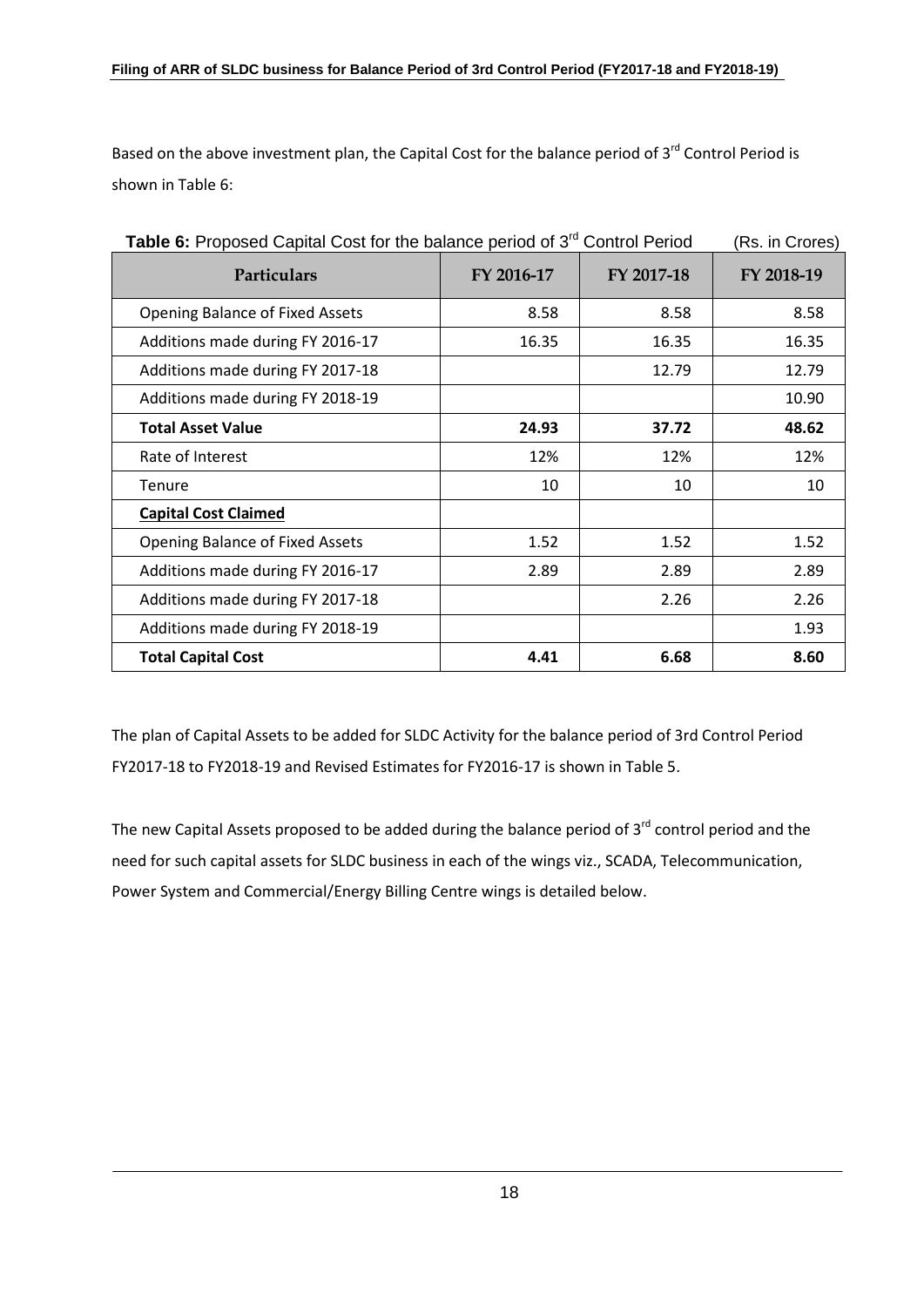# **A. SCADA Wing**:

#### **Creation of Backup SLDC:**

The SCADA/EMS system of M/s Alstom make (Now M/s GE)with Main SLDC & Backup SLDC (replica of Main SLDC) systems is procured replacing the old GE make system under "replacement/upgradation of existing SCADA/EMS system" project taken up by M/s PGCIL on turnkey basis on behalf of erstwhile APTRANSCO and other southern region constituents.

Consequent to bifurcation of erstwhile Andhra Pradesh State, the main SLDC equipment is allotted to Telangana and backup SLDC equipment is allotted to residual AP.

As per the Report of the Task Force (Satnam Committee) on Implementation of Pradhan Committee Report, each State should have a Main SLDC and a fully functional replica as Backup SLDC, as part of disaster management.

In view of the above, TSTRANSCO has identified the location for Backup SLDC at Warangal taking into consideration of the recommendations of the Forum of Load Despatchers.

Creation of Backup SLDC involves design, engineering, Notice Inviting Tenders (NIT), Tender Evaluation, finalization of contract, procurement, erection, project management, testing and commissioning and other works incidental thereto.

### **Unified Real Time Dynamic State Measurement (URTDSM) Project:**

SCADA/EMS System is an essential tool for Grid Operation to carry out realtime operations of the Power Systems. These tools are to be supplemented by providing more advanced techniques based on Wide Area Measurement systems (WAMS).

To implement this advance technology on large scale, POWERGRID has taken up "Unified Real Time Dynamic State Measurement" (URTDSM) Project. The intent of this URTDSM projects to provide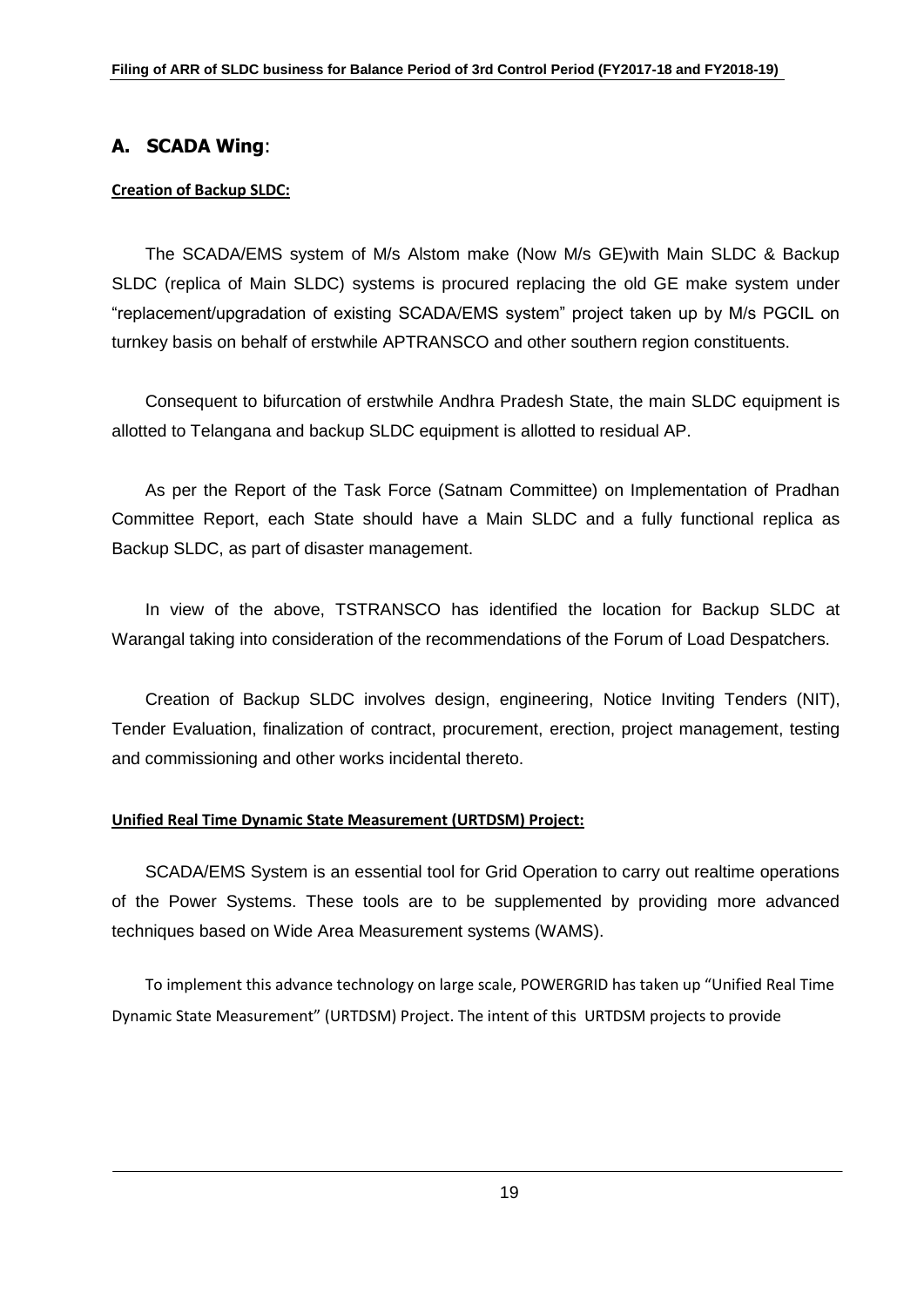complete observability of the Indian Power system in real time at NLDC (National Load Despatch Centre), RLDCs (Regional Load Despatch Centres) & all SLDCs (State Load Despatch Centres) of the country through installation of Phasor Measurement Units (PMUs) at the Power Plants & Substations, and Phasor Data Concentrators (PDCs) at all the Control Centres.

The necessary funds required for execution of the URTDSM Scheme would be allocated from National Transmission Pool Account and would be shared by all Designated ISTS Customers as per POC mechanism under CERC (Sharing of Transmission Charges and Losses) Regulations, 2010. However the following falls under SLDC scope.

- i) Arrangement of Air conditioning for the above equipment
- ii) A.C. input power supply
- iii) Fire fighting system

#### **Providing Meeting/ Conference/Video Conference Hall:**

SLDC has made provision for meeting/Conference/Video conference by identifying place in the Fifth floor Annex building. The necessary infrastructure like Furniture, Display screens, Conference equipment etc., to be arranged for making it fully functional.

### **B. Power Systems Wing**:

#### **Online/Offline Power System Studies:**

Further, the recently introduced "Point of Connection Mechanism" for sharing of transmission charges and losses are based on power flow studies and shall require regular exchange of data among the utilities. To perform these activities, SLDC requires a versatile Power System Analysis Tool. Towards this CEA, PGCIL, NLDC and RLDCs are already using such tool called PSS/E software for carrying out basic and advanced level power system studies. The "Implementation Committee" for POC charges having representatives from CERC, CEA, NLDC, RPCs, STUs, and PGCIL had felt necessity to have common software platform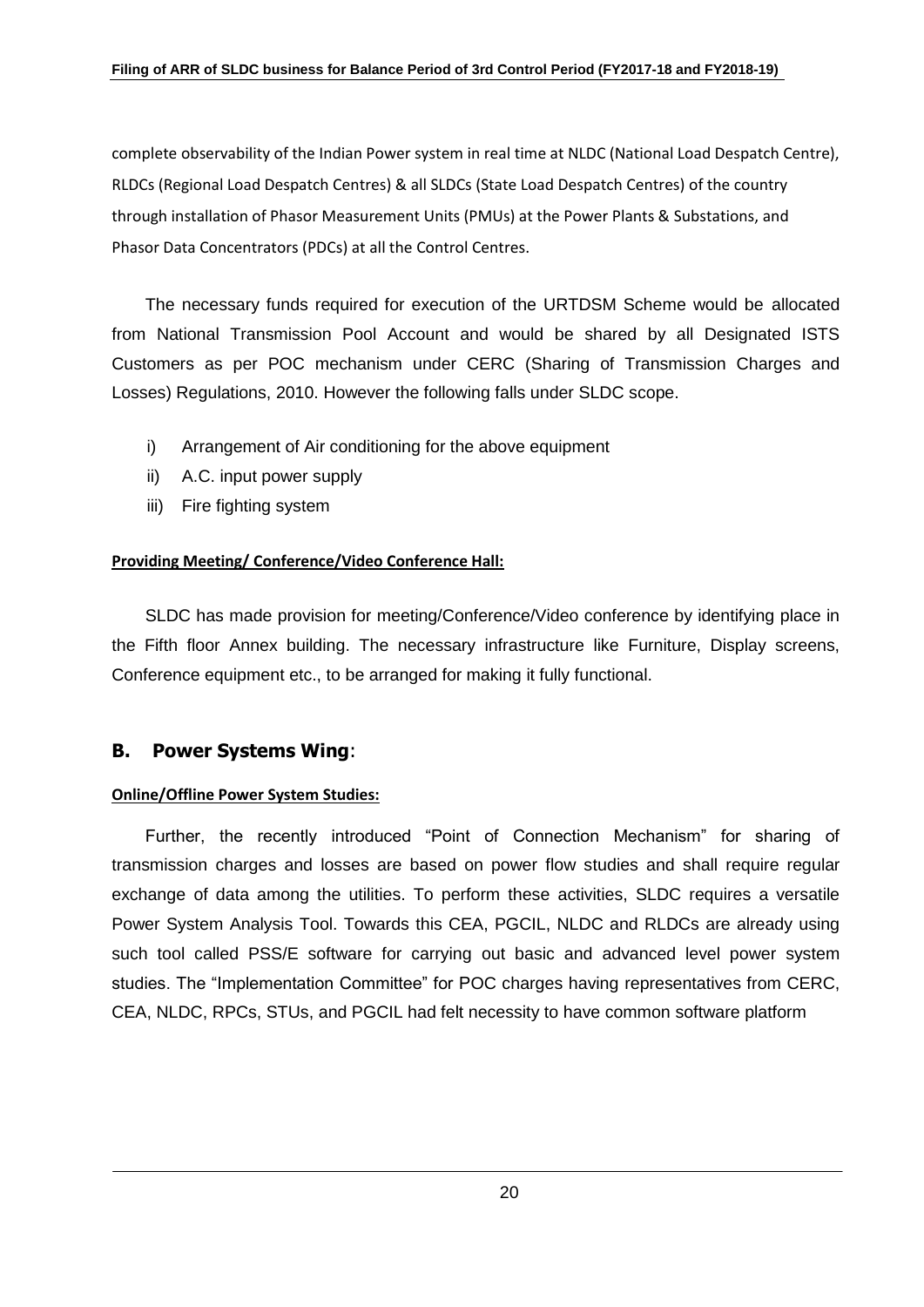and recommended procurement of PSS/E software as this shall not only facilitate seamless data exchange but shall enable capacity building exercise of all stakeholders.

Accordingly, Powergrid procured PSS/E licenses for all the utilities during the year 2012-13 (united AP regime). After bifurcation of the state, 2 nos. licenses were retained by residual APTRANSCO and 2 nos. were handed over to TSTRANSCO. Out of which one license is being utilized by Power System wing and one license is with SLDC study Group.

For working on this software, with one license only one person can work at a time and this is severely impacting the efficiency of the work. In view of this, it is proposed to procure 4 nos. additional licenses (2 nos. licenses for SLDC study group and 2 nos. licenses for Power Systems).

# **C. Telecom Wing**:

# **Augmentation of communication network for Up gradation of ULDC SCADA /EMS system for Main SLDC, Vidyut Soudha.**

A communication system in Transmission Network under ULDC Up-gradation scheme was planned for transfer of real time data from all RTU locations to Main SLDC at Hyderabad and Back up SLDC at Tirupathi.

Approval was accorded for Augmentation of communication network for Up gradation of ULDC SCADA/EMS system for Main SLDC & Back up SLDC at Thirupathi by laying 656KM OPGW cable for providing fiber optic and PLCC communication at an estimated cost of Rs: 19.69Cr including AMC for 5 years and the work was awarded as a consultancy project to M/s PGCIL.

Consequent to the bifurcation of the State, out of total 656 KM OPGW cable, 122KM was proposed on Durshed – Siddipet - Gajwel 400KV to have redundant communication path to ALDC Warangal in Telangana state.

Accordingly, separate agreement was entered with M/s. PGCIL on 24.03.2015 for Telangana towards execution of the augmentation of communication network for upgradation of ULDC/EMS SCADA system for Main SLDC of TSTRANSCO at a project cost of Rs. 449.21 lakhs. Out of the above, 18.55 lakhs is projected requirement for the financial year 2017-18.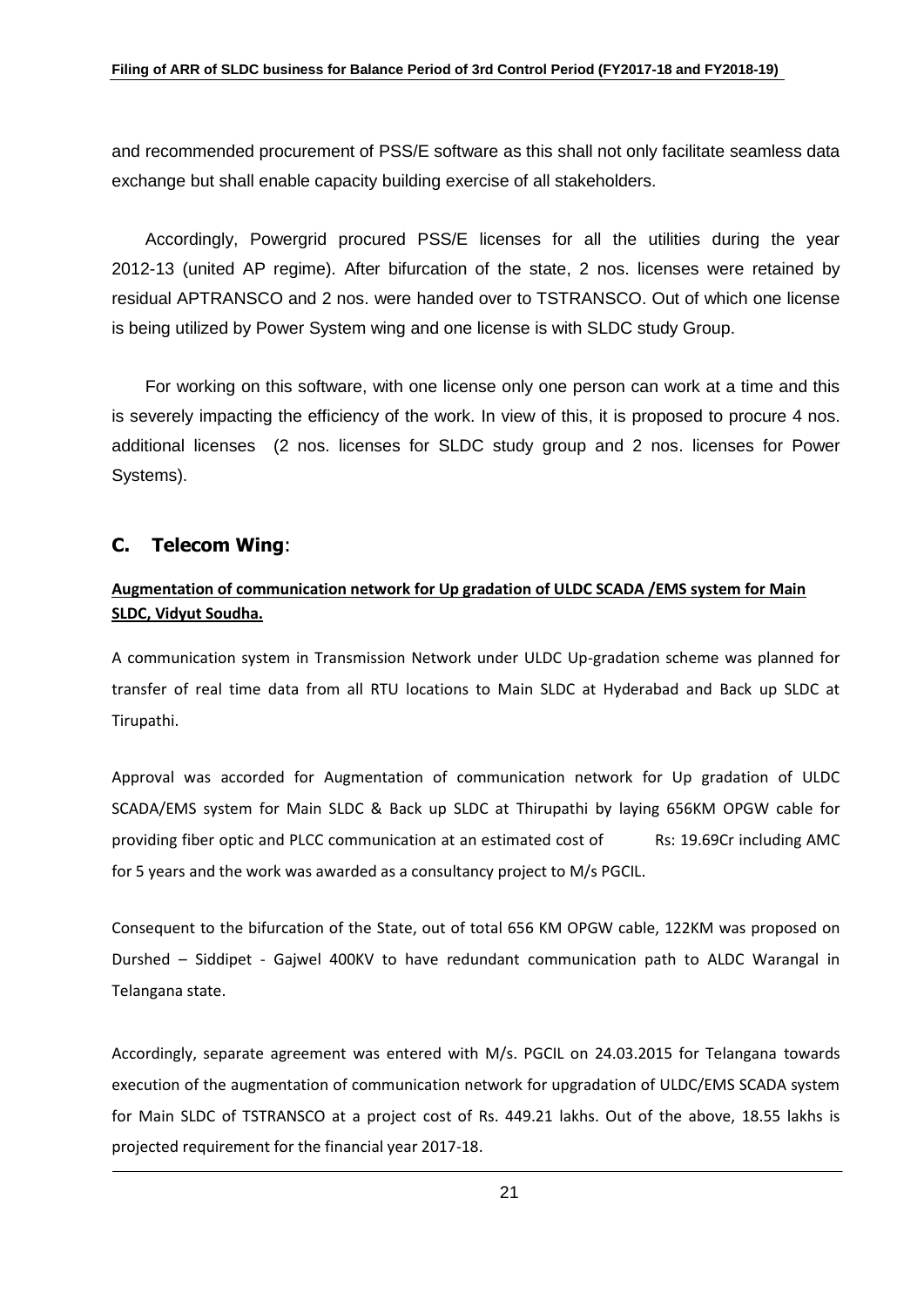# **D. Power Planning Wing**:

#### **Load Forecasting for State of Telangana:**

For State Discoms, SLDC - Telangana is responsible for optimum scheduling and despatch and also for secure, reliable and safe operation of the state grid. The forecasting Software will be able to provide short term forecast (same day forecast), day ahead forecast and weekly forecast. It will help to optimize scheduling of state generator, to plan outages of generating units, network elements and better grid management. It ultimately helps to enhance system security and reliability.

#### **E. EBC Wing:**

### **Proposal for new MRI & Manual Servers and developing new applications to suit present developments:**

It is proposed to build appropriate levels of redundancy at the Server infrastructure facility to enable uninterrupted performance of applications. This can be achieved by implementing optimum hardware, both at the server and network level. At the database level, installing a Storage Area Network (SAN) device is considered to store the critical data files of Oracle database. At the server level, Oracle database is to be configured in a clustered mode. This fail- over arrangement will ensure that in the event of one server going down, the other server will still be available to the users for carrying out operations to the database. It is also proposed to develop new JAVA based applications to suit present developments in metering and Energy accounting.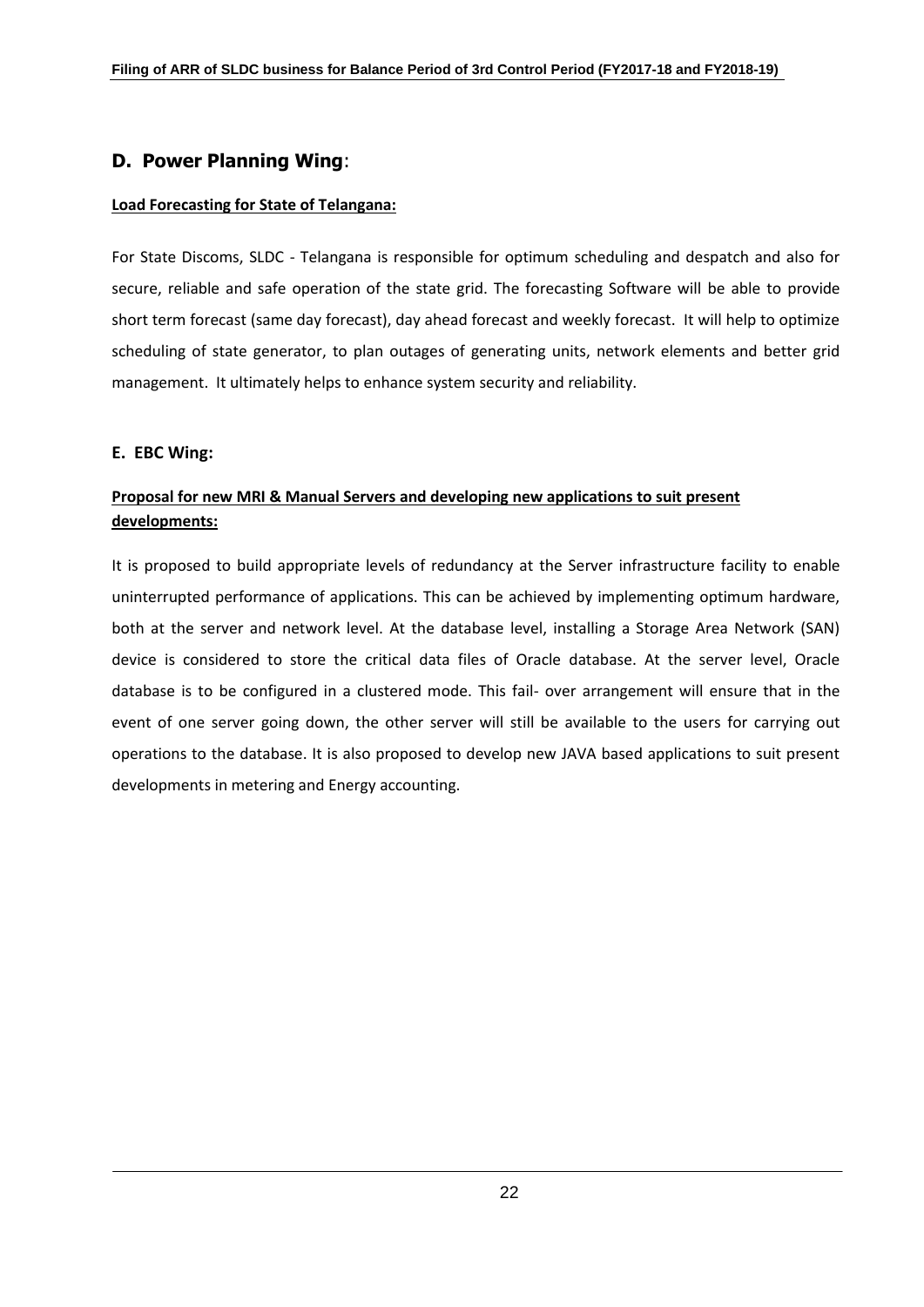# *3.2 Capital Cost Projection*

Based on the capital investments shown above and 12% interest rate, the capital cost computed is shown below:

## **Table 7 : Capital Cost Projection**

| <b>Capital Cost - Balance Period of 3rd Control Period</b> |            |            |            |  |  |  |  |
|------------------------------------------------------------|------------|------------|------------|--|--|--|--|
| (Rs. in Crores)                                            |            |            |            |  |  |  |  |
| <b>Particulars</b>                                         | FY 2016-17 | FY 2017-18 | FY 2018-19 |  |  |  |  |
| Capital Cost on new Investment                             | 2.89       | 2.26       | 1.93       |  |  |  |  |
| Capital Cost on Residual Investment                        | 1.52       | 4.42       | 6.67       |  |  |  |  |
| <b>Total Capital Cost</b>                                  | 4.41       | 6.68       | 8.60       |  |  |  |  |

# *3.3 Total Generation Capacity:*

The total generation capacity estimated, including the capacity related to Open Access consumers over the next two years is as shown below:

|              | Table 8: Estimated Generation Capacities     |          | (MW)     |  |
|--------------|----------------------------------------------|----------|----------|--|
| S.No         | <b>Source of Power</b>                       | 2017-18  | 2018-19  |  |
|              | Genco                                        | 5545.30  | 7295.28  |  |
| A            | Thermal                                      | 3063.47  | 4813.45  |  |
| <sub>B</sub> | Hydro                                        | 2481.83  | 2481.83  |  |
| $\mathbf{u}$ | <b>Central Generating Stations</b>           | 2412.43  | 2412.43  |  |
| $\mathbf{m}$ | <b>Joint Setor</b>                           | 24.51    | 24.51    |  |
| IV           | <b>IPPs</b>                                  | 898.10   | 783.10   |  |
| $\mathbf v$  | <b>NCEs</b>                                  | 2527.80  | 2527.80  |  |
|              | (Solar, Wind, Mini Hydel etc.)               |          |          |  |
| VI           | <b>Others</b>                                | 2967.45  | 2967.45  |  |
|              | (Chattisgarh, Singareni & Thermal PowerTech) |          |          |  |
|              | <b>TOTAL</b>                                 | 14375.59 | 16010.57 |  |
| VII          | <b>Open Access Generators</b>                | 150.00   | 150.00   |  |
|              | <b>GRAND TOTAL</b>                           | 14526.00 | 16161.00 |  |

Note:- Generating Station-wise details are shown in Annexures – B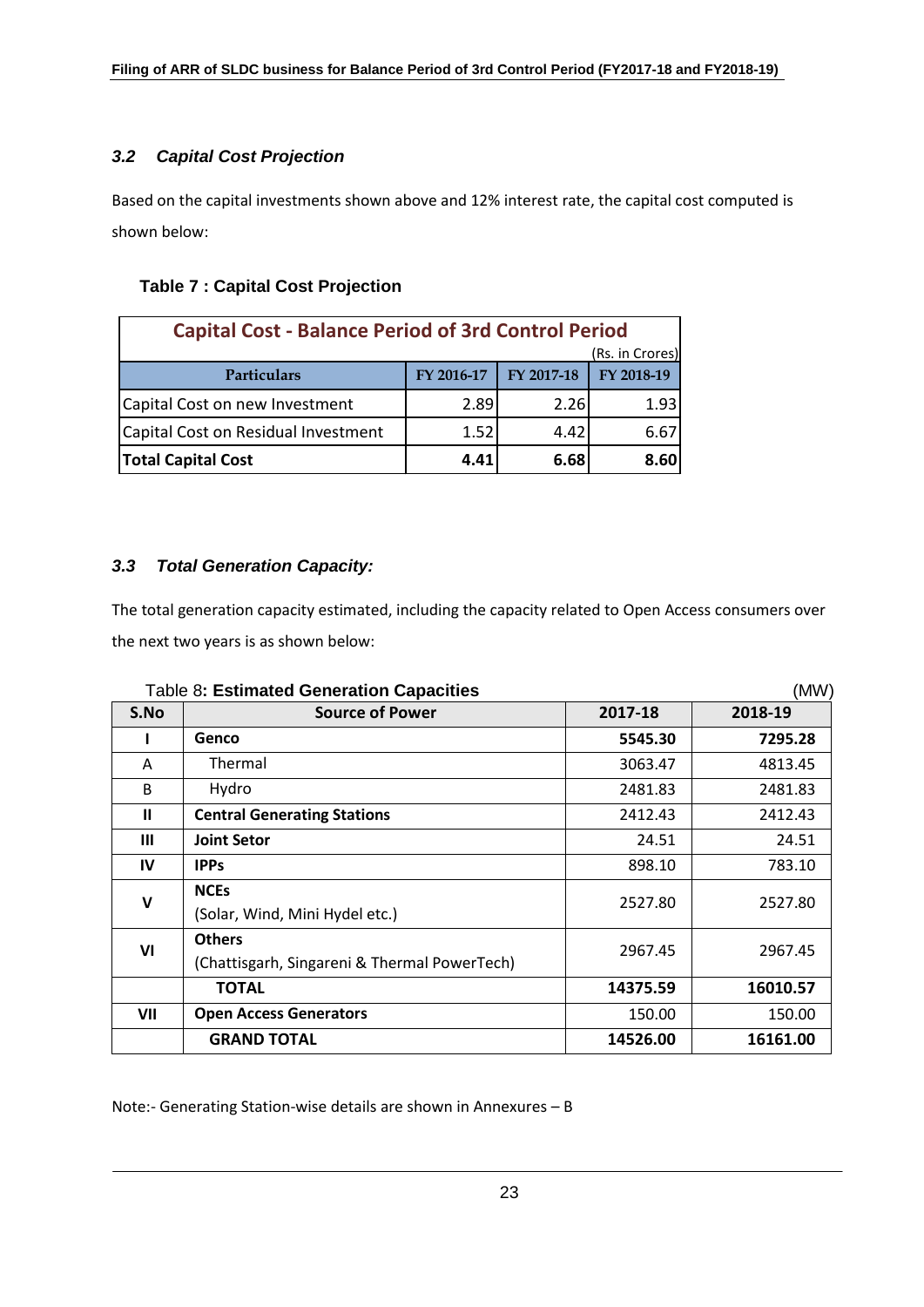# *3.4 Annual Fee for the balance period of 3rd Control Period and Revised Capital Cost for FY 2016-17:*

As per Regulation 1 of 2006 the SLDC Annual Fee is to be calculated as detailed below:

SLDC Annual Fee (Rs./MW/Annum) = Capital Cost/(Total Generating Capacity)

| <b>Particulars</b>         | <b>Units</b>         | FY 2016-17<br>(R.E.) | FY 2017-18 | FY 2018-19 |
|----------------------------|----------------------|----------------------|------------|------------|
| <b>Total Capital Cost</b>  | <b>Rs. in Crores</b> | 4.41                 | 6.68       | 8.60       |
| <b>Generation Capacity</b> | <b>MW</b>            | 13770                | 14526      | 16161      |
| <b>SLDC Annual Fee</b>     | Rs./MW/P.A.          | 3202.61              | 4598.65    | 5321.45    |

# Table 9**: SLDC Annual Fee for the balance period of 3 rd Control Period**

The Annual fee for the Third control period has been calculated based on the total capital cost for the Third control period on total generation capacity as per SLDC regulation.

The Annual fee is **Rs. 4598.65**/**MW/P.A.** for the year FY 2017-18 and **Rs.5321.45/MW/P.A.** for FY 2018-19.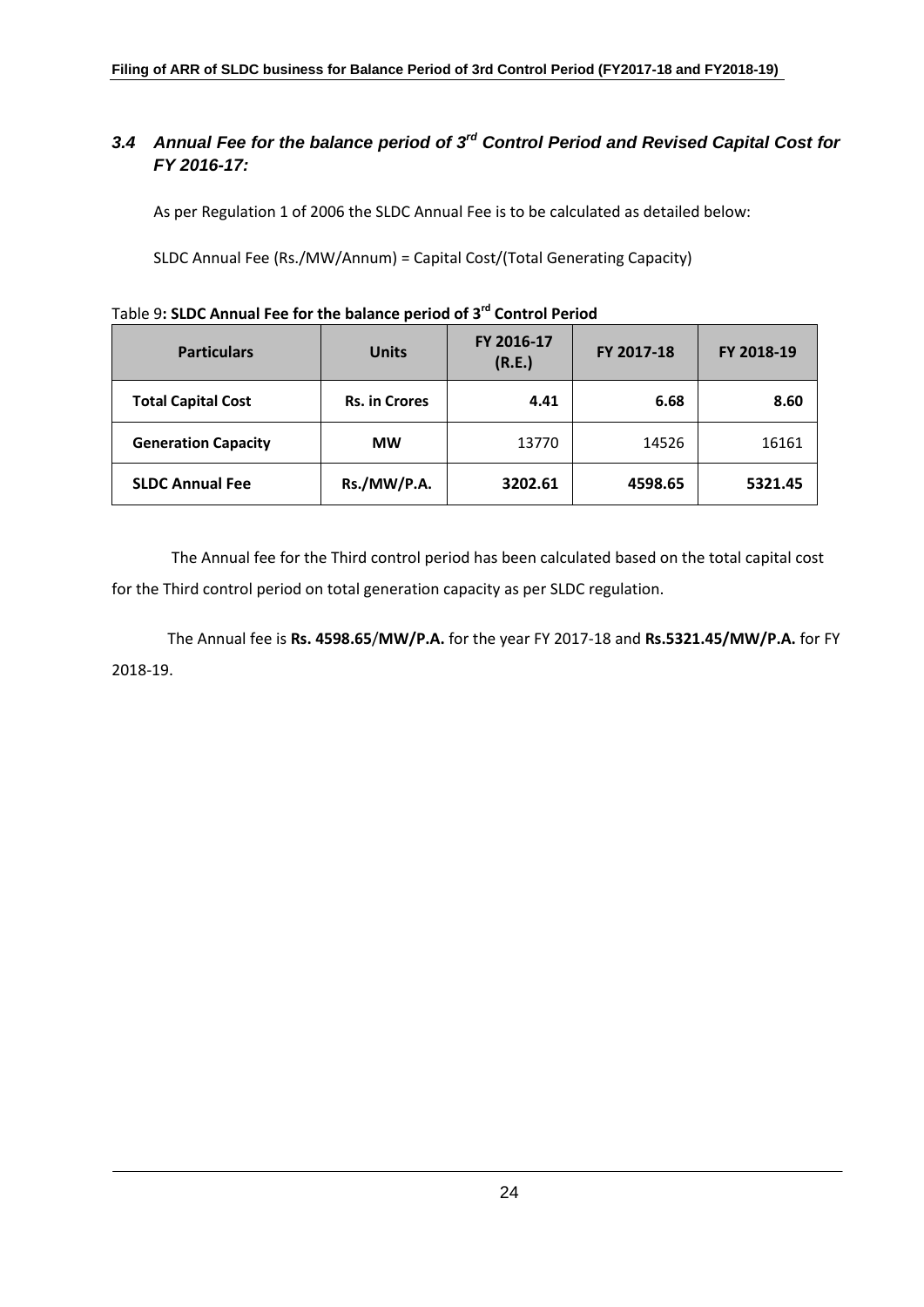# **4 Determination of SLDC Operating Charges for the balance period of 3rd Control Period**

TSTRANSCO submits the Aggregate Revenue Requirement (ARR) for SLDC Charges for FY 2017-18 and FY 2018-19 as per the methodology notified by the Hon'ble Commission vide Regulation 1 of 2006. The following are the main components of ARR:

SLDC Operating Charges are to cover the O&M Expenses of SLDC Business i.e., Employees Cost, Administrative & General Expenses, Repairs & Maintenance Expenses relating to SLDC Business.

For estimating the O&M Expenses i.e., Employee Cost, Administration & General Expenses, Repairs & Maintenance Expenses, an escalation @ 8.60% was adopted based on the Multi Year Tariff Order issued by the Hon'ble APERC for 3rd Control Period.

Further, it is to submit that wage revision to the employees is due w.e.f. 01.04.2018. However, the impact of wage revision was not factored in the above projections. The same will be claimed separately based on actual.

Based on the above the following is the position of O&M Expenses for FY 2017-18 and FY 2018-19:

| <b>Table TV.</b> Projection – Operation and Maintenance Expenses |                      |            | KS. III UIUIESI |
|------------------------------------------------------------------|----------------------|------------|-----------------|
| Particulars                                                      | FY 2016-17<br>(R.E.) | FY 2017-18 | FY 2018-19      |
| <b>Operating Charges:</b>                                        |                      |            |                 |
| <b>Employees Cost</b>                                            | 37.52                | 40.75      | 44.25           |
| Administration & General Exp.                                    | 2.91                 | 3.16       | 3.43            |
| Repairs & Maintenance Exp.                                       | 1.34                 | 1.46       | 1.58            |
| Special Appropriation                                            |                      | (8.57)     | (8.57)          |
| Sub-Total:                                                       | 41.77                | 36.80      | 40.69           |
| Less: Non-Tariff Income                                          | 2.16                 | 2.00       | 2.00            |
| <b>Total Operating Charges</b>                                   | 39.61                | 34.80      | 38.69           |

**Table 10 :** Projection – Operation and Maintenance Expenses (Rs. in Crores)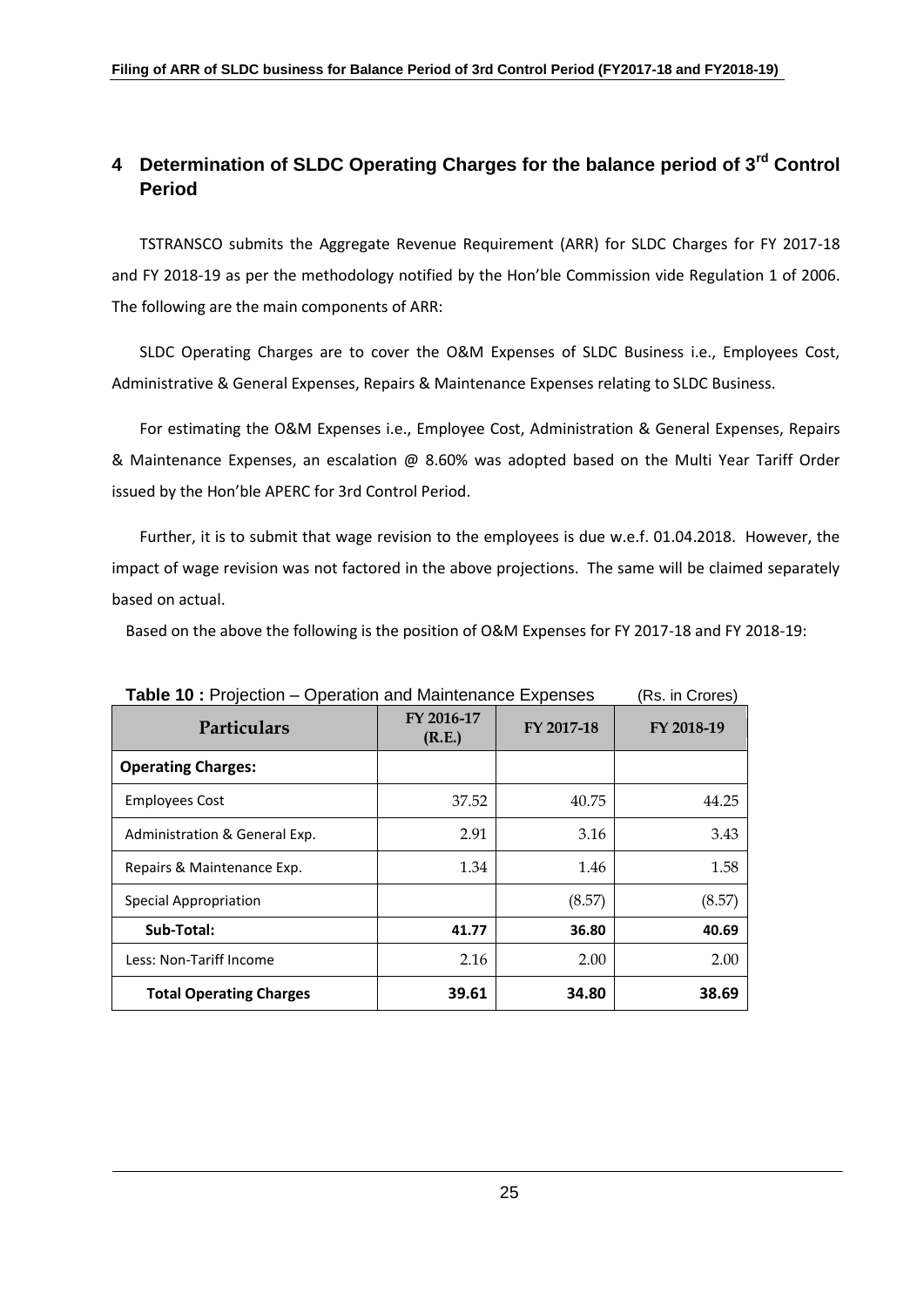#### *4.1 Employee Cost:*

The employee cost for the base year FY 2016-17 has been projected at an escalation rate of 8.60% as adopted by the erstwhile APERC while issuing the Multi Year Tariff for FY2014-15 to FY2018-19 for the 3<sup>rd</sup> Control Period.

#### Employee Expenses for FY'16-'17 = (Employee Expenses for FY'15-'16)\*1.086

The same growth rate has also been considered for projecting the employee expenses for the for the balance period of 3<sup>rd</sup> Control period (i.e., FY2017-18 & FY2018-19)

The employee cost, other than the salaries of the personnel, also contain the following components:

- Surrender leave
- Various medical allowances
- Other Allowances and pension contribution

Next wage revision is due with effect from 1st April 2018. The financial commitment of wage revision will be claimed based on actual.

### *4.2 Administration and General Charges:*

The Administration and General(A&G) cost for the base year FY 2016-17 has been projected at an escalation rate of 8.60% as adopted by the erstwhile APERC while issuing the Multi Year Tariff for FY2014-15 to FY2018-19 for the 3<sup>rd</sup> Control Period.

#### A&G Expenses for FY'16-'17 = (A&G Expenses for FY '15-'16) \*1.086

The same growth rate has also been considered for projecting the A&G expenses for the for the balance period of 3<sup>rd</sup> Control period (i.e., FY2017-18 & FY2018-19)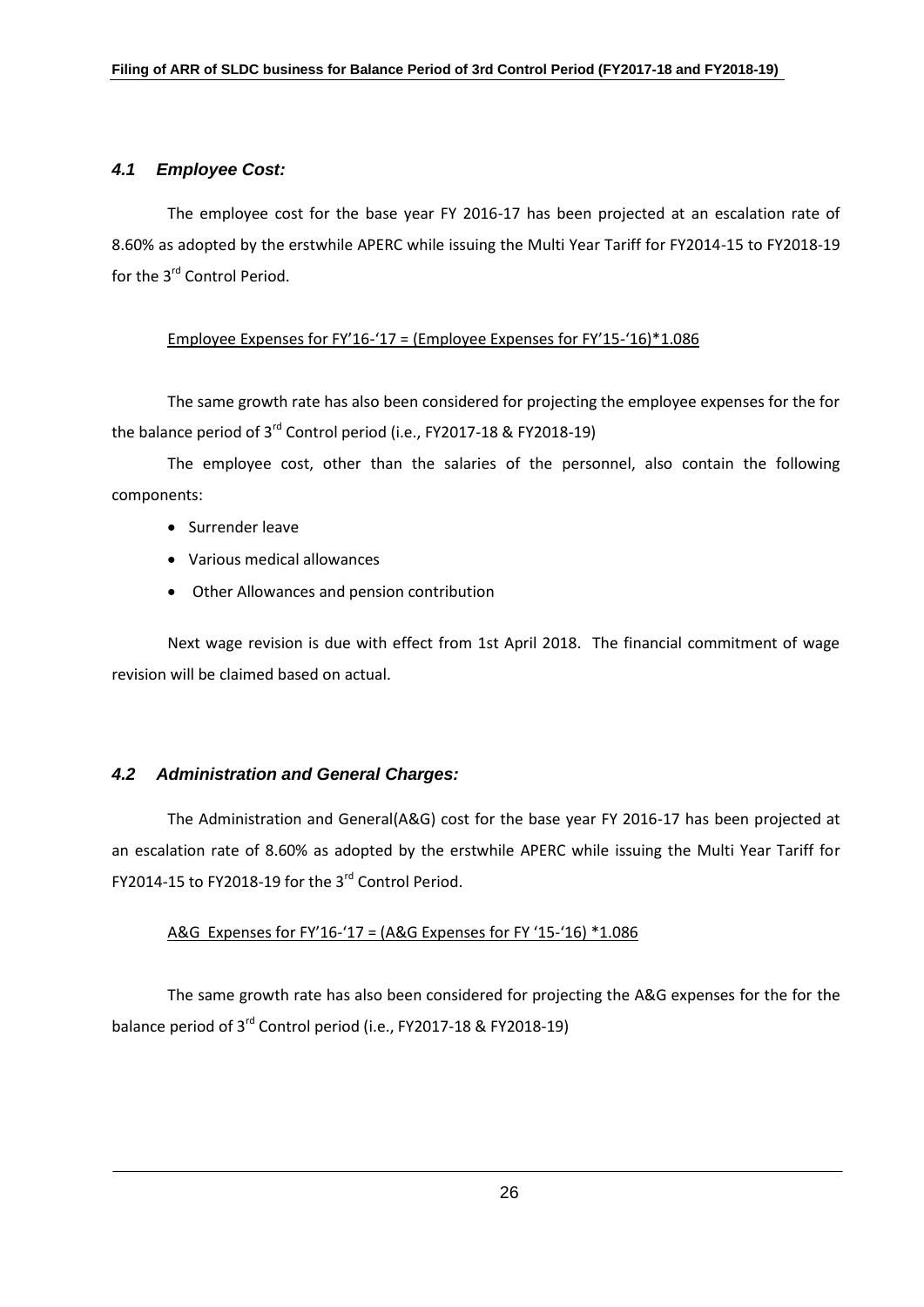#### *4.3 Repairs and Maintenance Costs:*

As per the clause No. 7 of Regulation 2/2006, the Energy Billing Centre is also considered as a part of the SLDC Business. Therefore the assets of SLDC Business are mainly in SCADA Wing & Energy Billing Centre.

These costs are primarily for the AMCs of various equipments. The Repairs & Maintenance Expenditure is projected based on the requirements of SCADA and Energy Billing Centre wing.

#### **A.SCADA Wing:**

The R&M expenditure projections cover for Annual Maintenance Charges for the following equipment available in SCADA wing.

- 1. AMC of Upgraded EMS/SCADA system.
- 2. AMC of DCPC location UPS systems.
- 3. AMC of PCs, printers & Networking hardware at SLDC.
- 4. AMC of Access Control System & Surveillance system
- 5. AMC of Air Conditioning Unitsat SLDC.

In addition, price adjustment or price variation for AMC of SCADA system, unforeseen expenses of EMS/SCADA system and Insurance for various equipments in SLDC are also considered in Repair and maintenance costs.

Further for regular maintenance the consumables are required for computer systems, printers and other equipment.

#### **B. EBC:**

For smooth functioning of proposed MRI & Manual Servers in 2017-18 AMC is proposed in 2018-19.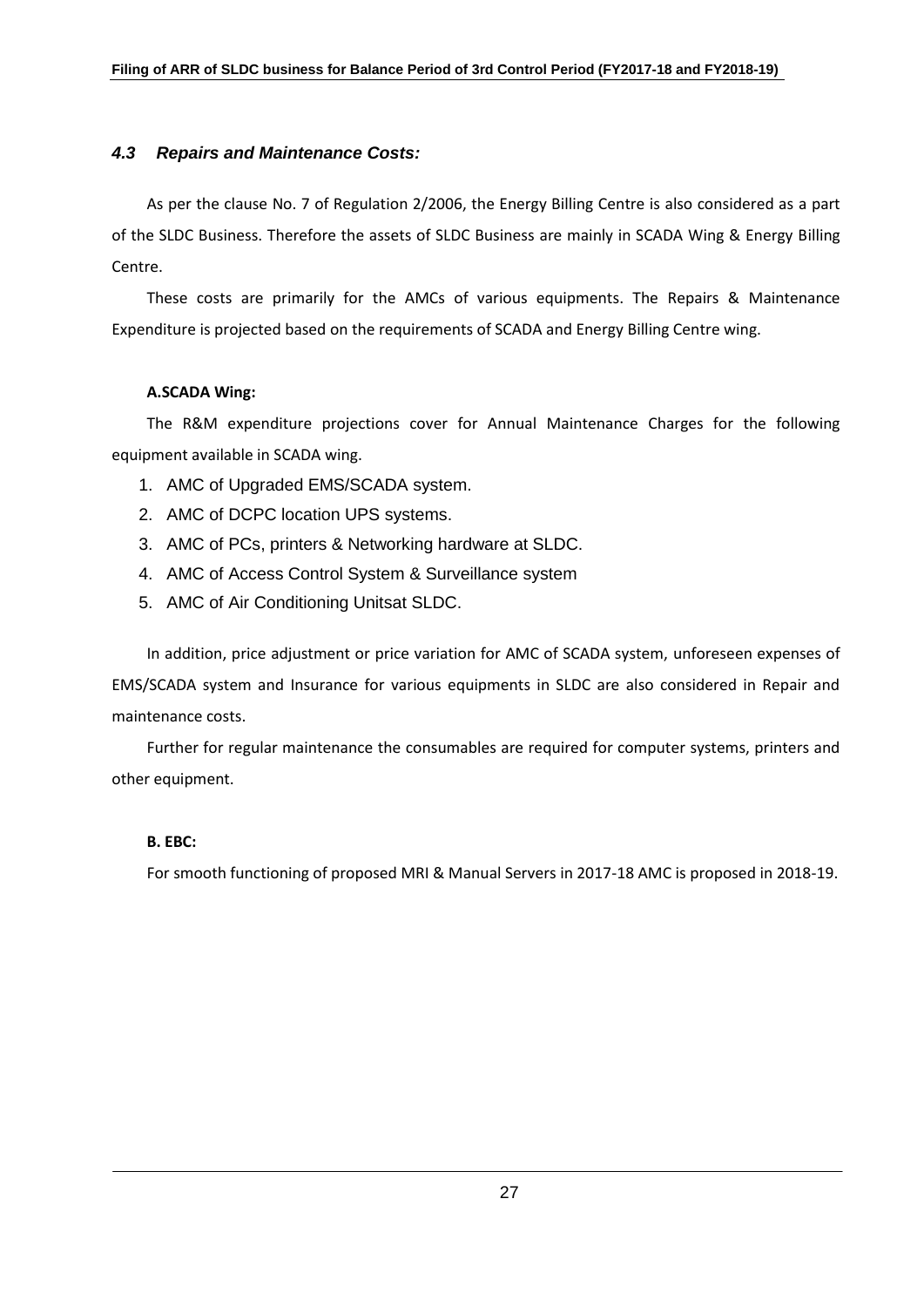#### **C. Telecom:**

The repairs and maintenance cost of Telecom wing is projected based on AMC contracts of OLTEs and MUXS with different vendors and regular maintenance of Microwave links.

#### *4.4 Special Appropriation:*

Based on provisional/un-audited accounts, the surplus of Rs.17.14 Crores gained during FY 2014-15 (02.06.2014 to 31.03.2015) and FY 2015-16 is being passed on (benefit) to the consumers as a negative element during FY 2017-18 and FY 2018-19.

| <b>Table 11: Special Appropriation</b> | (Rs. in Crores)    |        |
|----------------------------------------|--------------------|--------|
| <b>Particulars</b>                     | 2018-19<br>2017-18 |        |
| <b>Special Appropriation</b>           | (8.57)             | (8.57) |

#### *4.5 Non-Tariff Income:*

The major components of other income are income from SLDC Processing fees, delayed payment surcharge etc. Based on the past trend, the Non-Tariff Income for FY 2017-18 and FY 2018-19 is estimated as detailed below:

| Table 12: Non-Tariff Income |            | (Rs. in Crores) |            |  |
|-----------------------------|------------|-----------------|------------|--|
| <b>Particulars</b>          | FY 2016-17 | FY 2017-18      | FY 2018-19 |  |
| Non - Tariff Income         | 2.16       | 2.00            | 2.00       |  |

### *4.6 Operating Charges for Third Control Period:*

As per Regulation 1 of 2006 the SLDC Operating Charges are to be calculated as detailed below:

SLDC Operating Charges (Rs./MW/Month) = Annual Operating Charges Total Generating Capacity x12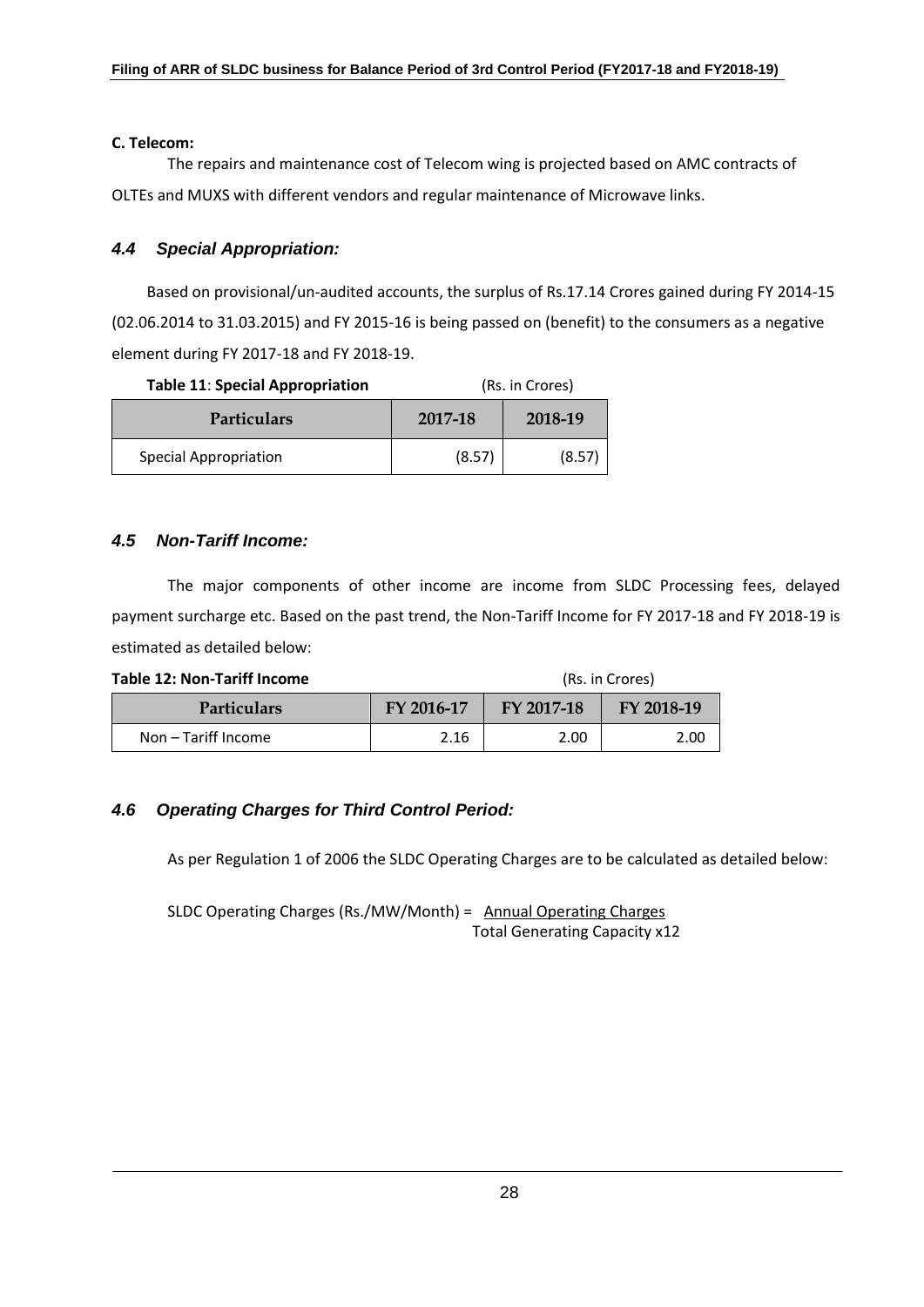The details of Operating charges are shown in Table 13.

| <b>Particulars</b>              | Unit         | FY 2016-17<br>(Provl.) | FY 2017-18 | FY 2018-19 |
|---------------------------------|--------------|------------------------|------------|------------|
| <b>Annual Operating Charges</b> | Rs. Crores   | 39.61                  | 34.80      | 38.69      |
| <b>Generation Capacity</b>      | <b>MW</b>    | 13770                  | 14526      | 16161      |
| <b>Operating Charges</b>        | Rs./MW/Month | 2397.12                | 1996.42    | 1995.03    |

The Monthly Operating Charges for the year 2017-18 is **Rs. 1996.42/MW/Month** and for the year 2018-19 is **Rs. 1995.03/MW/Month**.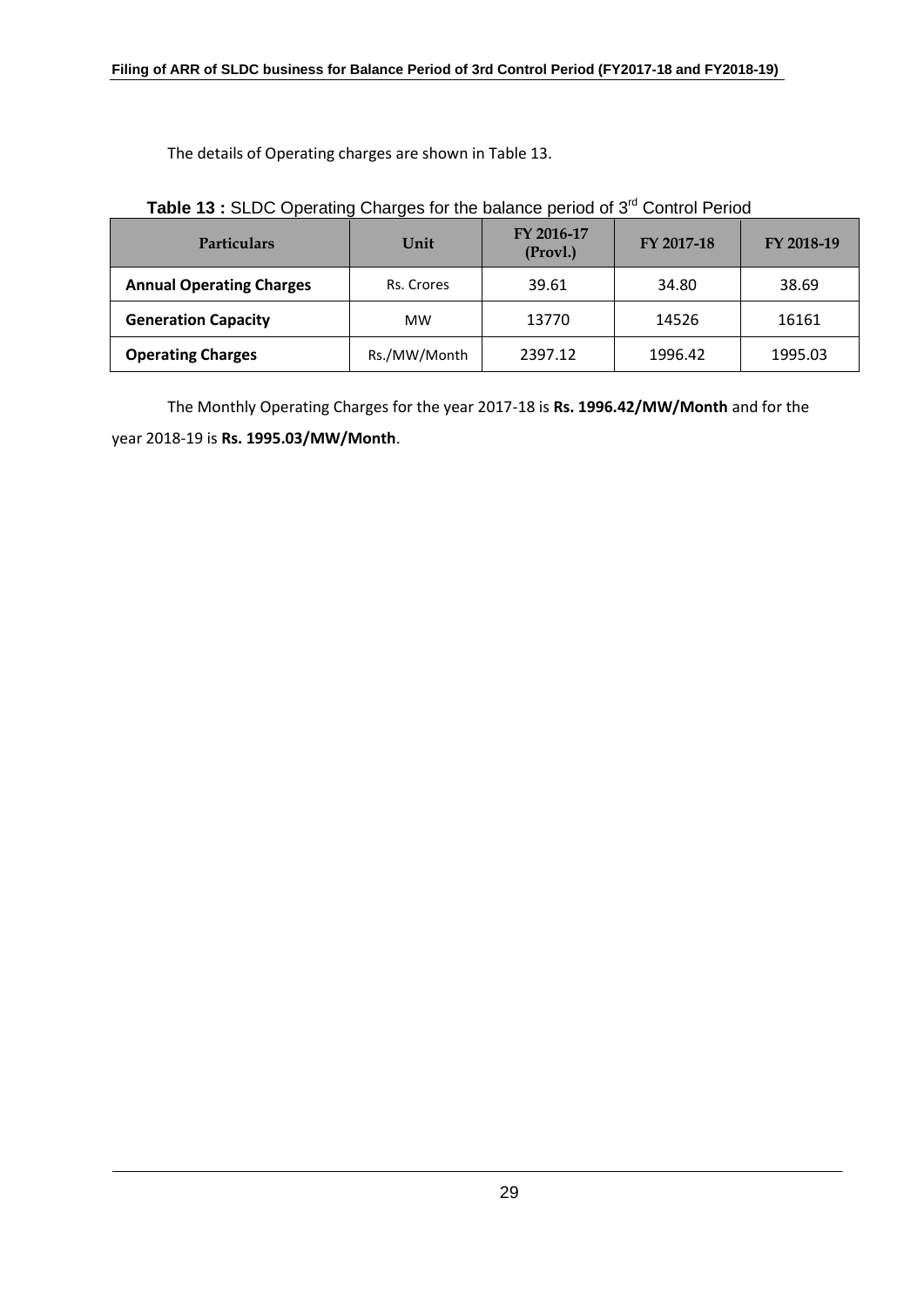# **5 Summary – SLDC Charges**

| <b>Summary - SLDC MYT Filing for the Balance period of Third Control Period</b> |                |                           |            |            |
|---------------------------------------------------------------------------------|----------------|---------------------------|------------|------------|
| <b>Particulars</b>                                                              | Unit           | FY 2016-17<br>(Base Year) | FY 2017-18 | FY 2018-19 |
| <b>Capital Cost</b>                                                             | <b>INR Crs</b> | 4.41                      | 6.68       | 8.60       |
| <b>Employees Cost</b>                                                           | <b>INR Crs</b> | 37.52                     | 40.75      | 44.25      |
| Administration & General Exp.                                                   | <b>INR Crs</b> | 2.91                      | 3.16       | 3.43       |
| Repairs & Maintenance Exp.                                                      | <b>INR Crs</b> | 1.34                      | 1.46       | 1.58       |
| <b>Special Appropriation</b>                                                    | <b>INR</b> Crs |                           | $-8.57$    | $-8.57$    |
| <b>O&amp;M Expenses</b>                                                         | <b>INR Crs</b> | 41.77                     | 36.80      | 40.69      |
| Less: Non-Tariff Income                                                         | <b>INR</b> Crs | 2.16                      | 2.00       | 2.00       |
| <b>Total Operating Cost</b>                                                     | <b>INR Crs</b> | 39.61                     | 34.80      | 38.69      |
| <b>Generation Capacity</b>                                                      | <b>MW</b>      | 13770                     | 14526      | 16161      |
| <b>SLDC Annual Fee</b>                                                          | Rs./MW/Annum   | 3202.61                   | 4598.65    | 5321.45    |
| <b>Operating Charges</b>                                                        | Rs./MW/Month   | 2397.12                   | 1996.42    | 1995.03    |

**Table 14** : Summary – Filing for SLDC for the balance period of 3<sup>rd</sup> Control Period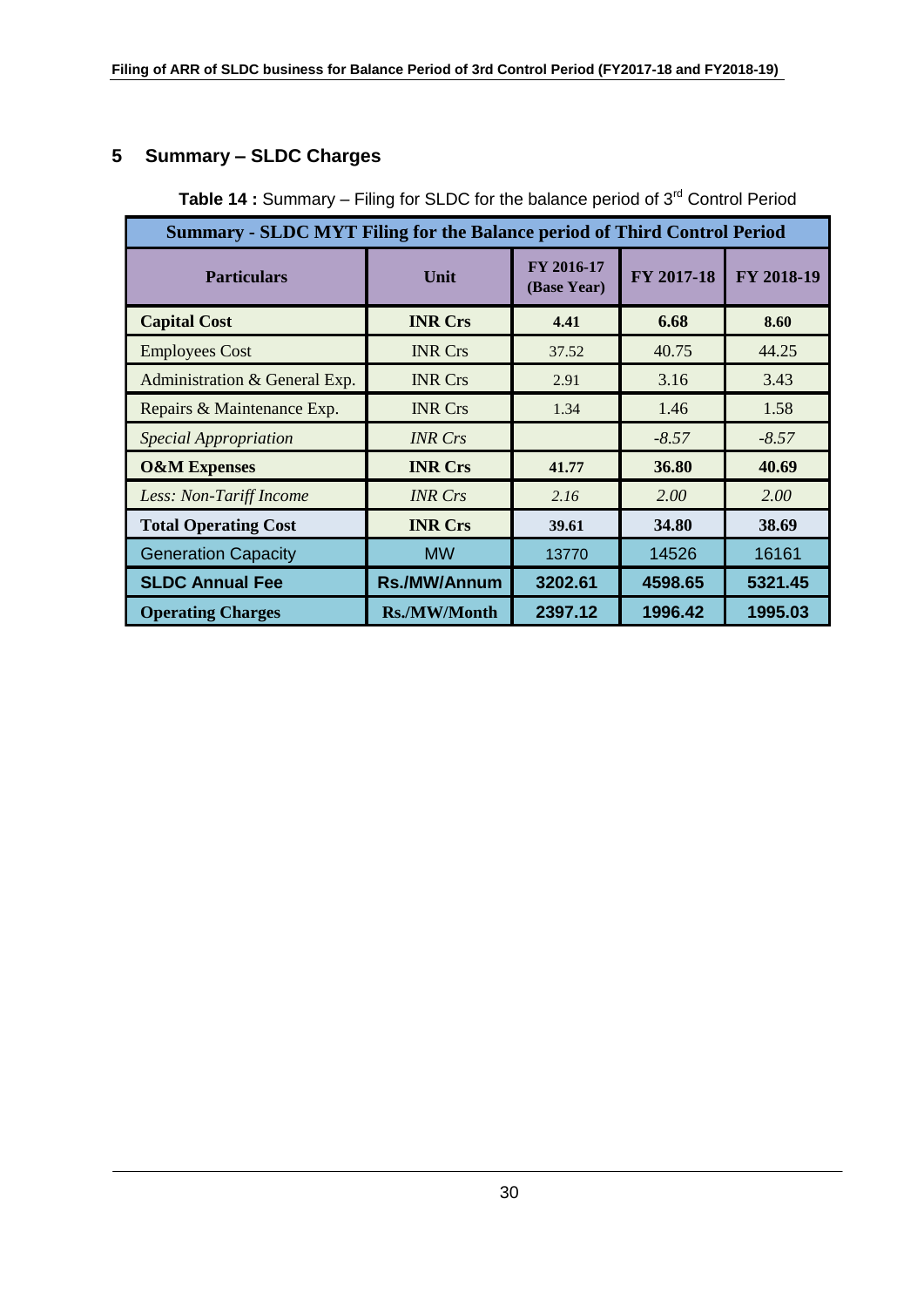# **ANNEXURE: Generating Capacities**

|                | rable to . Ocherating Capacities |                       | uuvv,<br><b>TSDISCOMS Share</b> |         |  |
|----------------|----------------------------------|-----------------------|---------------------------------|---------|--|
| SI.No.         | <b>Generating Station/Source</b> | <b>Total Capacity</b> | 2017-18                         | 2018-19 |  |
| $\mathbf{1}$   | VTPS I                           | 383.25                | 206.53                          | 206.53  |  |
| $\overline{2}$ | <b>VTPS II</b>                   | 383.25                | 206.53                          | 206.53  |  |
| 3              | <b>VTPS III</b>                  | 383.25                | 206.53                          | 206.53  |  |
| 4              | <b>VTPS IV</b>                   | 462.50                | 249.24                          | 249.24  |  |
| 5              | RTPP I                           | 382.20                | 205.97                          | 205.97  |  |
| 6              | RTPP II                          | 382.20                | 205.97                          | 205.97  |  |
| $\overline{7}$ | RTPP III                         | 191.10                | 102.98                          | 102.98  |  |
| 8              | <b>KTPS A</b>                    | 216.72                | 116.79                          | 116.79  |  |
| 9              | <b>KTPSB</b>                     | 216.72                | 116.79                          | 116.79  |  |
| 10             | <b>KTPS C</b>                    | 216.72                | 116.79                          | 116.79  |  |
| 11             | <b>KTPSD</b>                     | 455.00                | 245.20                          | 245.20  |  |
| 12             | <b>KTPS VI</b>                   | 462.50                | 249.24                          | 249.24  |  |
| 13             | <b>RTSB</b>                      | 56.88                 | 30.65                           | 30.65   |  |
| 14             | KTPP I                           | 462.50                | 249.24                          | 249.24  |  |
| 15             | <b>KTPP II</b>                   | 555.00                | 555.00                          | 555.00  |  |
| 16             | <b>KTPS VII</b>                  | 760.00                | 0.00                            | 760.00  |  |
| 17             | <b>BTPP</b>                      | 990.00                | 0.00                            | 990.00  |  |
| A              | <b>Total Thermal</b>             | 6959.79               | 3063.47                         | 4813.45 |  |
| $\mathbf{1}$   | Manchkund PH AP share            | 83.16                 | 44.81                           | 44.81   |  |
| $\overline{2}$ | Tungabhadra PH AP share          | 57.02                 | 30.73                           | 30.73   |  |
| 3              | <b>SSLM LCPH</b>                 | 891.00                | 891.00                          | 891.00  |  |
| 4              | <b>NSPH</b>                      | 807.44                | 807.44                          | 807.44  |  |
| 5              | <b>NSLCPH</b>                    | 59.40                 | 59.40                           | 59.40   |  |
| 6              | Pochampad PH                     | 26.73                 | 26.73                           | 26.73   |  |
| $\overline{7}$ | Nizamsagar PH                    | 9.90                  | 9.90                            | 9.90    |  |
| 8              | Singur                           | 14.85                 | 14.85                           | 14.85   |  |
| 9              | Priyadarshini Jurala HES         | 231.66                | 231.66                          | 231.66  |  |
| 10             | Pochampad II                     | 8.91                  | 8.91                            | 8.91    |  |
| 11             | Lower Jurala HE                  | 237.60                | 237.60                          | 237.60  |  |
| 12             | Pulichintala                     | 118.80                | 118.80                          | 118.80  |  |
| B              | <b>Total Hydro</b>               | 2546.47               | 2481.83                         | 2481.83 |  |
| $\mathsf{C}$   | <b>Total Genco</b>               | 9506.26               | 5545.30                         | 7295.28 |  |

#### Table 15 : **Generating Capacities (MW)**